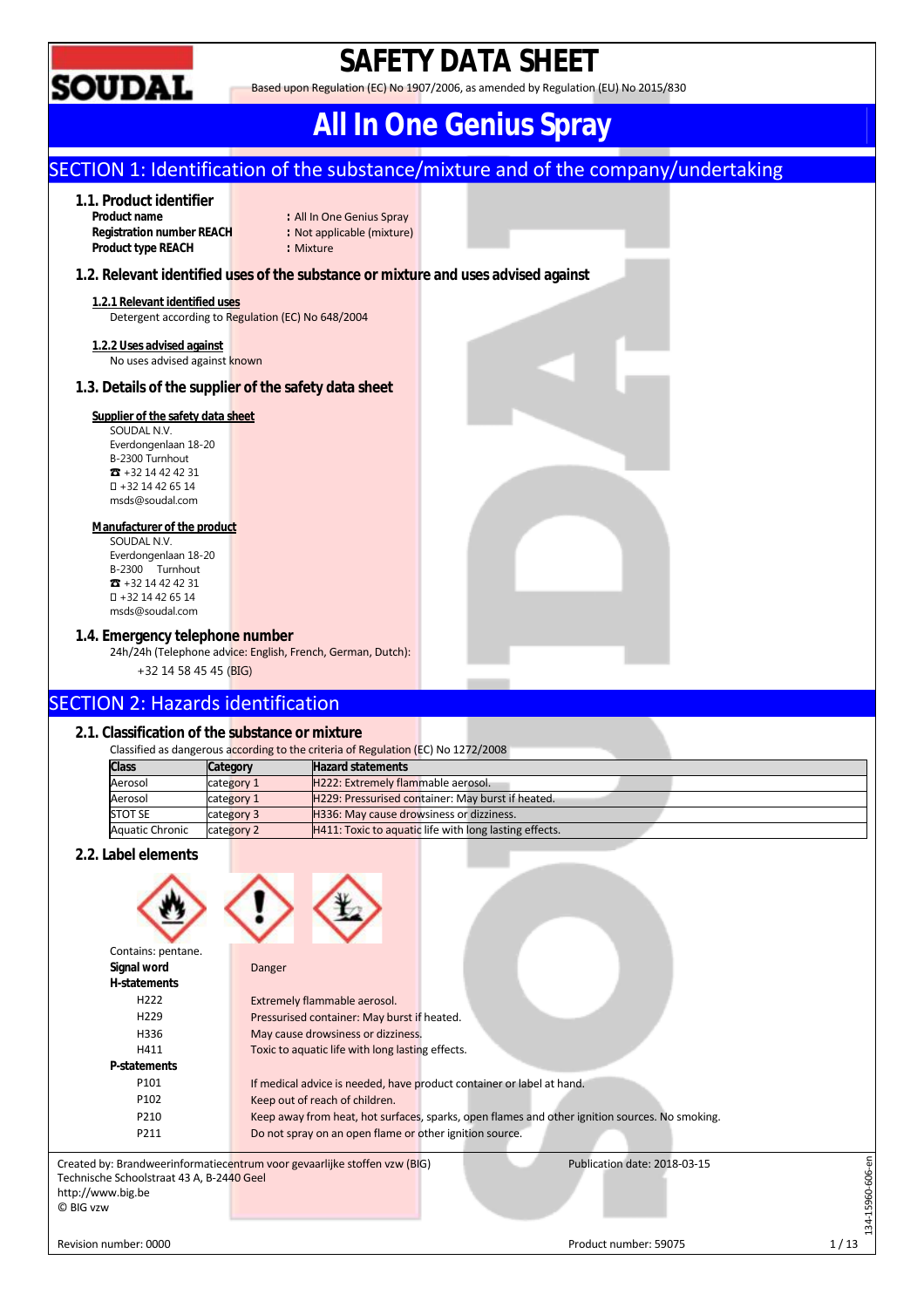| . .<br>۰. |  |
|-----------|--|
|           |  |

P304 + P340 IF INHALED: Remove person to fresh air and keep comfortable for breathing.

Do not pierce or burn, even after use.

P405 Store locked up.

P410 + P412 Protect from sunlight. Do not expose to temperatures exceeding 50 °C/ 122°F.

P501 Dispose of contents/container in accordance with local/regional/national/international regulation.

**Supplemental information** 

EUH066 Repeated exposure may cause skin dryness or cracking.

### **2.3. Other hazards**

Gas/vapour spreads at floor level: ignition hazard

## SECTION 3: Composition/information on ingredients

## **3.1. Substances**

Not applicable

### **3.2. Mixtures**

| Name<br><b>REACH Registration No</b> |  | <b>CAS No</b><br><b>EC No</b> |  | Conc. (C) | <b>Classification according to CLP Note</b>                                           |            | Remark      |  |
|--------------------------------------|--|-------------------------------|--|-----------|---------------------------------------------------------------------------------------|------------|-------------|--|
| pentane<br>01-2119459286-30          |  | 109-66-0<br>203-692-4         |  | C>25%     | Flam. Lig. 2; H225<br>Asp. Tox. 1; H304<br>STOT SE 3; H336<br>Aquatic Chronic 2; H411 | (1)(2)(10) | Constituent |  |
| carbon dioxide                       |  | 124-38-9<br>204-696-9         |  | C>1%      | Press. Gas - Liquefied gas;<br><b>H280</b>                                            | (1)(2)     | Propellant  |  |

(1) For H-statements in full: see heading 16

(2) Substance with a Community workplace exposure limit

(10) Subject to restrictions of Annex XVII of Regulation (EC) No. 1907/2006

## SECTION 4: First aid measures

### **4.1. Description of first aid measures**

#### **General:**

If you feel unwell, seek medical advice.

## **After inhalation:**

Remove the victim into fresh air. Respiratory problems: consult a doctor/medical service.

## **After skin contact:**

Wash immediately with lots of water. Take victim to a doctor if irritation persists.

#### **After eye contact:**

Rinse with water. Remove contact lenses, if present and easy to do. Continue rinsing. Do not apply neutralizing agents. Take victim to an ophthalmologist if irritation persists.

#### **After ingestion:**

Rinse mouth with water. Do not induce vomiting. Consult a doctor/medical service if you feel unwell.

### **4.2. Most important symptoms and effects, both acute and delayed**

## **4.2.1 Acute symptoms**

**After inhalation:**  Headache. Coughing. Dry/sore throat. Respiratory difficulties. **After skin contact:**  Red skin. ON CONTINUOUS EXPOSURE/CONTACT: Dry skin. Cracking of the skin. **After eye contact:**  Redness of the eye tissue. **After ingestion:**  Headache. Abdominal pain. Diarrhoea. Vomiting. Disturbances of consciousness. **4.2.2 Delayed symptoms**  No effects known.

**4.3. Indication of any immediate medical attention and special treatment needed**

If applicable and available it will be listed below.

## SECTION 5: Firefighting measures

### **5.1. Extinguishing media**

### **5.1.1 Suitable extinguishing media:**

- Small fire: Quick-acting ABC powder extinguisher, Quick-acting BC powder extinguisher.
- **5.1.2 Unsuitable extinguishing media:**

Publication date: 2018-03-15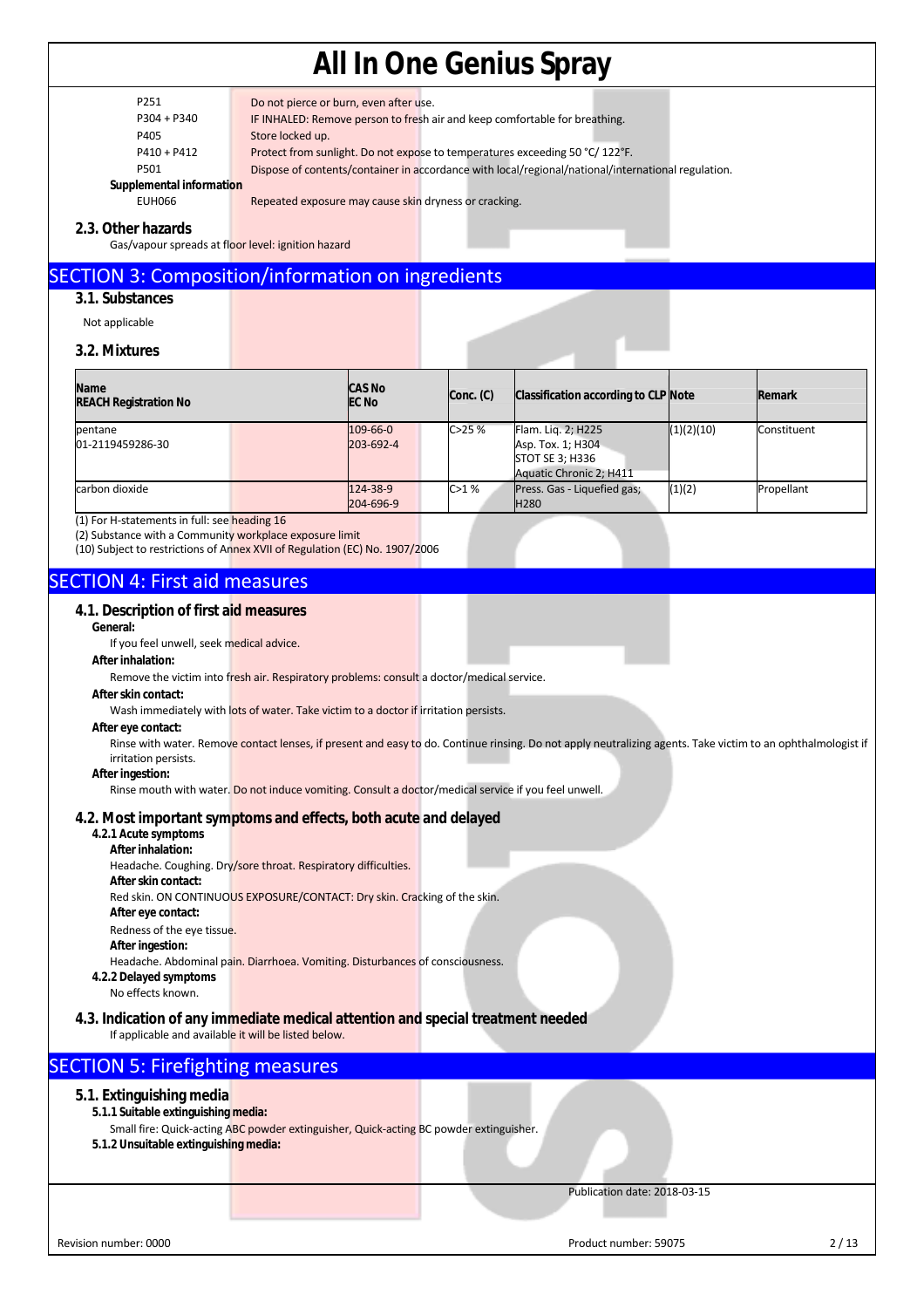Small fire: Quick-acting CO2 extinguisher, Water (water can be used to control jet flame), Foam. Major fire: Water (water can be used to control jet flame), Foam.

### **5.2. Special hazards arising from the substance or mixture**

Upon combustion: CO and CO2 are formed. Pressurised container: May burst if heated.

### **5.3. Advice for firefighters**

#### **5.3.1 Instructions:**

If exposed to fire cool the closed containers by spraying with water. Physical explosion risk: extinguish/cool from behind cover. Do not move the load if exposed to heat. After cooling: persistant risk of physical explosion. Take account of environmentally hazardous firefighting water. Use water moderately and if possible collect or contain it.

**5.3.2 Special protective equipment for fire-fighters:** 

Gloves. Protective goggles. Protective clothing. Heat/fire exposure: compressed air/oxygen apparatus.

## SECTION 6: Accidental release measures

### **6.1. Personal precautions, protective equipment and emergency procedures**

Stop engines and no smoking. No naked flames or sparks. Spark- and explosionproof appliances and lighting equipment.

- **6.1.1 Protective equipment for non-emergency personnel**
- See heading 8.2

## **6.1.2 Protective equipment for emergency responders**

Gloves. Protective goggles. Protective clothing.

Suitable protective clothing

## See heading 8.2

## **6.2. Environmental precautions**

Dam up the liquid spill. Use appropriate containment to avoid environmental contamination.

### **6.3. Methods and material for containment and cleaning up**

Take up liquid spill into absorbent material. Scoop absorbed substance into closing containers. Carefully collect the spill/leftovers. Clean contaminated surfaces with an excess of water. Take collected spill to manufacturer/competent authority. Wash clothing and equipment after handling.

#### **6.4. Reference to other sections**

See heading 13.

## **SECTION 7: Handling and storage**

The information in this section is a general description. If applicable and available, exposure scenarios are attached in annex. Always use the relevant exposure scenarios that correspond to your identified use.

#### **7.1. Precautions for safe handling**

Use spark-/explosionproof appliances and lighting system. Take precautions against electrostatic charges. Keep away from naked flames/heat. Keep away from ignition sources/sparks. Observe normal hygiene standards. Avoid prolonged and repeated contact with skin.

### **7.2. Conditions for safe storage, including any incompatibilities**

#### **7.2.1 Safe storage requirements:**

Storage temperature: < 50 °C. Store in a cool area. Keep container in a well-ventilated place. Fireproof storeroom. Protect against frost. Keep out of direct sunlight. Meet the legal requirements. Max. storage time: 1 year(s).

- **7.2.2 Keep away from:**
- Heat sources, ignition sources.
- **7.2.3 Suitable packaging material:** 
	- Aerosol.
- **7.2.4 Non suitable packaging material:**

## No data available

### **7.3. Specific end use(s)**

If applicable and available, exposure scenarios are attached in annex. See information supplied by the manufacturer.

## SECTION 8: Exposure controls/personal protection

### **8.1. Control parameters**

- **8.1.1 Occupational exposure** 
	- **a) Occupational exposure limit values**

If limit values are applicable and available these will be listed below.

| EU                    |                                                                                            |                        |
|-----------------------|--------------------------------------------------------------------------------------------|------------------------|
| Carbon dioxide        | Time-weighted average exposure limit 8 h (Indicative occupational<br>exposure limit value) | 5000 ppm               |
|                       | Time-weighted average exposure limit 8 h (Indicative occupational<br>exposure limit value) | 9000 mg/m <sup>3</sup> |
| Pentane               | Time-weighted average exposure limit 8 h (Indicative occupational<br>exposure limit value) | 1000 ppm               |
|                       | Publication date: 2018-03-15                                                               |                        |
| Revision number: 0000 | Product number: 59075                                                                      | 3/13                   |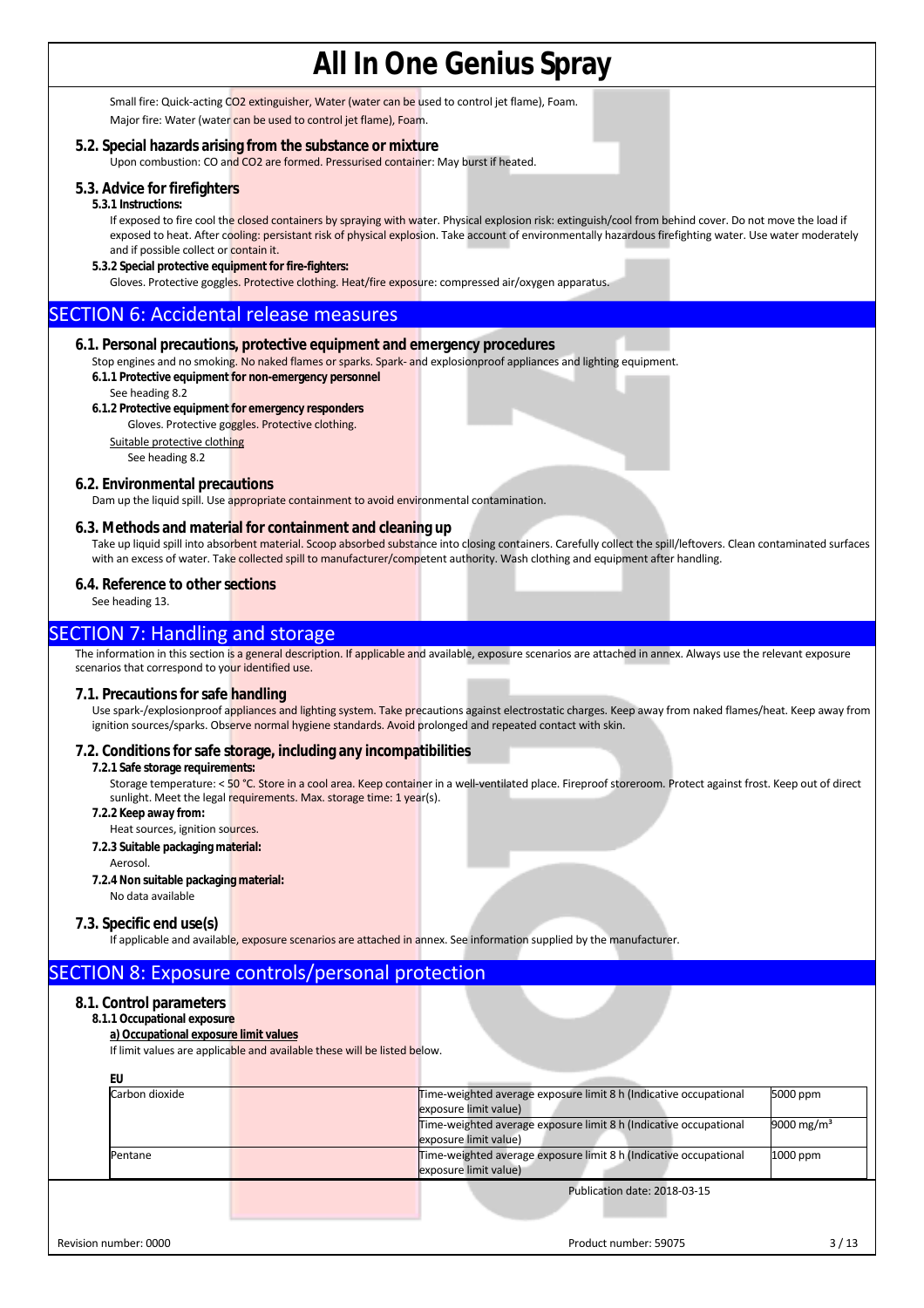| Pentane                | Time-weighted average exposure limit 8 h (Indicative occupational<br>exposure limit value) | 3000 mg/m <sup>3</sup>      |
|------------------------|--------------------------------------------------------------------------------------------|-----------------------------|
| Belgium                |                                                                                            |                             |
| Carbone (dioxyde de)   | Time-weighted average exposure limit 8 h                                                   | 5000 ppm (A)                |
|                        | Time-weighted average exposure limit 8 h                                                   | 9131 mg/m <sup>3</sup> (A)  |
|                        | Short time value                                                                           | 30000 ppm (A)               |
|                        | Short time value                                                                           | 54784 mg/m <sup>3</sup> (A) |
| Pentane, tous isomères | Time-weighted average exposure limit 8 h                                                   | 600 ppm                     |
|                        | Time-weighted average exposure limit 8 h                                                   | 1800 mg/m <sup>3</sup>      |
|                        | Short time value                                                                           | 750 ppm                     |
|                        | Short time value                                                                           | 2250 mg/m <sup>3</sup>      |

La mention "A" signifie que l'agent libère un gaz ou une vapeur qui n'ont en eux-mêmes aucun effet physiologique mais peuvent diminuer le taux d'oxygène dans l'air. Lorsque le taux d'oxygène descend en dessous de 17-18 % (vol/vol) le manque d'oxygène provoque des suffocations qu'aucun symptôme préalable n'annonce

| Kooldioxide<br>n-Pentaan<br>France<br>Carbone (dioxyde de)                                                                                                                                                        | Time-weighted average exposure limit 8 h (Public occupational<br>exposure limit value)<br>Time-weighted average exposure limit 8 h (Public occupational<br>exposure limit value)<br>Time-weighted average exposure limit 8 h (Public occupational<br>exposure limit value)<br>Time-weighted average exposure limit 8 h (Public occupational | 4919 ppm<br>600 ppm      |
|-------------------------------------------------------------------------------------------------------------------------------------------------------------------------------------------------------------------|---------------------------------------------------------------------------------------------------------------------------------------------------------------------------------------------------------------------------------------------------------------------------------------------------------------------------------------------|--------------------------|
|                                                                                                                                                                                                                   |                                                                                                                                                                                                                                                                                                                                             | 9000 mg/m <sup>3</sup>   |
|                                                                                                                                                                                                                   |                                                                                                                                                                                                                                                                                                                                             |                          |
|                                                                                                                                                                                                                   |                                                                                                                                                                                                                                                                                                                                             |                          |
|                                                                                                                                                                                                                   | exposure limit value)                                                                                                                                                                                                                                                                                                                       | 1800 mg/m <sup>3</sup>   |
|                                                                                                                                                                                                                   |                                                                                                                                                                                                                                                                                                                                             |                          |
|                                                                                                                                                                                                                   | Time-weighted average exposure limit 8 h (VRI: Valeur réglementaire<br>indicative)                                                                                                                                                                                                                                                          | 5000 ppm                 |
|                                                                                                                                                                                                                   | Time-weighted average exposure limit 8 h (VRI: Valeur réglementaire<br>indicative)                                                                                                                                                                                                                                                          | 9000 mg/m <sup>3</sup>   |
| n-Pentane                                                                                                                                                                                                         | Time-weighted average exposure limit 8 h (VRC: Valeur réglementaire<br>contraignante)                                                                                                                                                                                                                                                       | 1000 ppm                 |
|                                                                                                                                                                                                                   | Time-weighted average exposure limit 8 h (VRC: Valeur réglementaire<br>contraignante)                                                                                                                                                                                                                                                       | $3000$ mg/m <sup>3</sup> |
| Germany                                                                                                                                                                                                           |                                                                                                                                                                                                                                                                                                                                             |                          |
| Kohlenstoffdioxid                                                                                                                                                                                                 | Time-weighted average exposure limit 8 h (TRGS 900)                                                                                                                                                                                                                                                                                         | 5000 ppm                 |
|                                                                                                                                                                                                                   | Time-weighted average exposure limit 8 h (TRGS 900)                                                                                                                                                                                                                                                                                         | 9100 mg/m <sup>3</sup>   |
| Pentan                                                                                                                                                                                                            | Time-weighted average exposure limit 8 h (TRGS 900)                                                                                                                                                                                                                                                                                         | 1000 ppm                 |
|                                                                                                                                                                                                                   | Time-weighted average exposure limit 8 h (TRGS 900)                                                                                                                                                                                                                                                                                         | 3000 mg/m <sup>3</sup>   |
| UK                                                                                                                                                                                                                |                                                                                                                                                                                                                                                                                                                                             |                          |
| Carbon dioxide                                                                                                                                                                                                    | Time-weighted average exposure limit 8 h (Workplace exposure limit<br>(EH40/2005))                                                                                                                                                                                                                                                          | 5000 ppm                 |
|                                                                                                                                                                                                                   | Time-weighted average exposure limit 8 h (Workplace exposure limit<br>(EH40/2005))                                                                                                                                                                                                                                                          | 9150 mg/m <sup>3</sup>   |
|                                                                                                                                                                                                                   | Short time value (Workplace exposure limit (EH40/2005))                                                                                                                                                                                                                                                                                     | 15000 ppm                |
|                                                                                                                                                                                                                   | Short time value (Workplace exposure limit (EH40/2005))                                                                                                                                                                                                                                                                                     | 27400 mg/m <sup>3</sup>  |
| Pentane                                                                                                                                                                                                           | Time-weighted average exposure limit 8 h (Workplace exposure limit<br>(EH40/2005))                                                                                                                                                                                                                                                          | 600 ppm                  |
|                                                                                                                                                                                                                   | Time-weighted average exposure limit 8 h (Workplace exposure limit<br>(EH40/2005))                                                                                                                                                                                                                                                          | 1800 mg/m <sup>3</sup>   |
| USA (TLV-ACGIH)                                                                                                                                                                                                   |                                                                                                                                                                                                                                                                                                                                             |                          |
| Carbon dioxide                                                                                                                                                                                                    | Time-weighted average exposure limit 8 h (TLV - Adopted Value)                                                                                                                                                                                                                                                                              | 5000 ppm                 |
|                                                                                                                                                                                                                   | Short time value (TLV - Adopted Value)                                                                                                                                                                                                                                                                                                      | 30000 ppm                |
| Pentane, all isomers                                                                                                                                                                                              | Time-weighted average exposure limit 8 h (TLV - Adopted Value)                                                                                                                                                                                                                                                                              | 1000 ppm                 |
| b) National biological limit values<br>If limit values are applicable and available these will be listed below.                                                                                                   |                                                                                                                                                                                                                                                                                                                                             |                          |
| 8.1.2 Sampling methods                                                                                                                                                                                            |                                                                                                                                                                                                                                                                                                                                             |                          |
| Product name<br>N-PENTANE (HYDROCARBONS, BP 36 TO 126 °C)                                                                                                                                                         | Test<br>Number<br><b>NIOSH</b><br>1500                                                                                                                                                                                                                                                                                                      |                          |
| n-Pentane (Volatile Organic compounds)                                                                                                                                                                            | 2549<br><b>NIOSH</b>                                                                                                                                                                                                                                                                                                                        |                          |
| n-Pentane                                                                                                                                                                                                         | <b>NIOSH</b><br>95-117                                                                                                                                                                                                                                                                                                                      |                          |
| Pentane                                                                                                                                                                                                           | <b>OSHA</b><br>7                                                                                                                                                                                                                                                                                                                            |                          |
| 8.1.3 Applicable limit values when using the substance or mixture as intended<br>If limit values are applicable and available these will be listed below.<br>8.1.4 DNEL/PNEC values<br><b>DNEL/DMEL - Workers</b> |                                                                                                                                                                                                                                                                                                                                             |                          |
|                                                                                                                                                                                                                   | Publication date: 2018-03-15                                                                                                                                                                                                                                                                                                                |                          |
|                                                                                                                                                                                                                   |                                                                                                                                                                                                                                                                                                                                             |                          |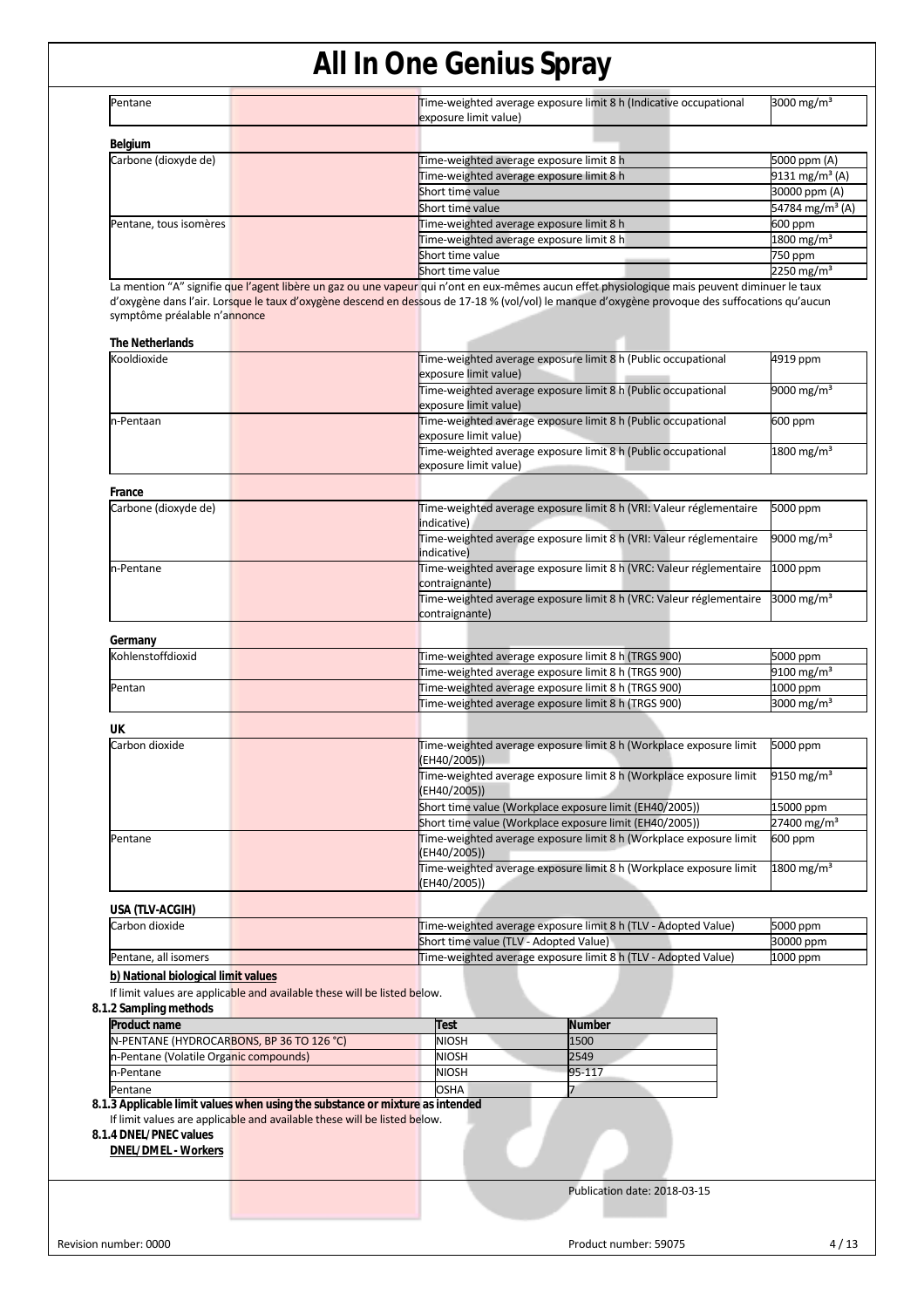| Effect level (DNEL/DMEL)                                                                                                                                                                                                                                            | <b>Type</b>                                                                                                               | Value                  | Remark |
|---------------------------------------------------------------------------------------------------------------------------------------------------------------------------------------------------------------------------------------------------------------------|---------------------------------------------------------------------------------------------------------------------------|------------------------|--------|
| <b>DNEL</b>                                                                                                                                                                                                                                                         | ong-term systemic effects inhalation                                                                                      | 3000 mg/m <sup>3</sup> |        |
|                                                                                                                                                                                                                                                                     | Long-term systemic effects dermal                                                                                         | 432 mg/kg bw/day       |        |
| <b>DNEL/DMEL - General population</b>                                                                                                                                                                                                                               |                                                                                                                           |                        |        |
| pentane                                                                                                                                                                                                                                                             |                                                                                                                           |                        |        |
| Effect level (DNEL/DMEL)                                                                                                                                                                                                                                            | Type                                                                                                                      | Value                  | Remark |
| <b>DNEL</b>                                                                                                                                                                                                                                                         | Long-term systemic effects inhalation                                                                                     | 643 mg/m <sup>3</sup>  |        |
|                                                                                                                                                                                                                                                                     | Long-term systemic effects dermal                                                                                         | 214 mg/kg bw/day       |        |
|                                                                                                                                                                                                                                                                     | ong-term systemic effects oral                                                                                            | 214 mg/kg bw/day       |        |
| <b>PNEC</b>                                                                                                                                                                                                                                                         |                                                                                                                           |                        |        |
| pentane                                                                                                                                                                                                                                                             |                                                                                                                           |                        |        |
| Compartments                                                                                                                                                                                                                                                        | Value                                                                                                                     | Remark                 |        |
| Fresh water                                                                                                                                                                                                                                                         | 230 µg/l                                                                                                                  |                        |        |
| Marine water                                                                                                                                                                                                                                                        | 230 µg/l                                                                                                                  |                        |        |
| Aqua (intermittent releases)                                                                                                                                                                                                                                        | 880 µg/l                                                                                                                  |                        |        |
| <b>STP</b>                                                                                                                                                                                                                                                          | 3600 µg/l                                                                                                                 |                        |        |
| Fresh water sediment                                                                                                                                                                                                                                                | 1.2 mg/kg sediment dw                                                                                                     |                        |        |
| Marine water sedimen <mark>t</mark>                                                                                                                                                                                                                                 | 1.2 mg/kg sediment dw                                                                                                     |                        |        |
| Soil                                                                                                                                                                                                                                                                | 0.55 mg/kg soil dw                                                                                                        |                        |        |
| 8.1.5 Control banding                                                                                                                                                                                                                                               |                                                                                                                           |                        |        |
| a) Respiratory protection:<br>High gas/vapour concentration: full face mask with filter type A.                                                                                                                                                                     | Observe normal hygiene standards. Avoid prolonged and repeated contact with skin. Do not eat, drink or smoke during work. |                        |        |
|                                                                                                                                                                                                                                                                     |                                                                                                                           |                        |        |
| Gloves.                                                                                                                                                                                                                                                             |                                                                                                                           |                        |        |
| <b>Materials</b>                                                                                                                                                                                                                                                    | <b>Breakthrough time</b>                                                                                                  | <b>Thickness</b>       |        |
| nitrile rubber                                                                                                                                                                                                                                                      | 480 minutes                                                                                                               | 0.35 mm                |        |
| b) Hand protection:<br>- materials (good resistance)<br>Nitrile rubber.<br>c) Eye protection:<br>Protective goggles.<br>d) Skin protection:<br>Protective clothing. Head/neck protection.<br>8.2.3 Environmental exposure controls:<br>See headings 6.2, 6.3 and 13 |                                                                                                                           |                        |        |
|                                                                                                                                                                                                                                                                     |                                                                                                                           |                        |        |
|                                                                                                                                                                                                                                                                     |                                                                                                                           |                        |        |
| <b>SECTION 9: Physical and chemical properties</b><br>9.1. Information on basic physical and chemical properties<br>Physical form                                                                                                                                   | Aerosol                                                                                                                   |                        |        |

| No data available on colour<br>Colour<br>No data available<br>Particle size<br>$1.3 - 7.8$ vol %<br><b>Explosion limits</b><br><b>Extremely flammable aerosol.</b><br>Flammability<br>Not applicable (mixture)<br>Log Kow<br>1 mPa.s ; 20 °C<br>Dynamic viscosity |      |
|-------------------------------------------------------------------------------------------------------------------------------------------------------------------------------------------------------------------------------------------------------------------|------|
|                                                                                                                                                                                                                                                                   |      |
|                                                                                                                                                                                                                                                                   |      |
|                                                                                                                                                                                                                                                                   |      |
|                                                                                                                                                                                                                                                                   |      |
|                                                                                                                                                                                                                                                                   |      |
|                                                                                                                                                                                                                                                                   |      |
| $1 \text{ mm}^2/\text{s}$ ; 40 °C<br>Kinematic viscosity                                                                                                                                                                                                          |      |
| No data available<br>Melting point                                                                                                                                                                                                                                |      |
| $-57 °C$<br><b>Boiling point</b>                                                                                                                                                                                                                                  |      |
| 12.00 ; Butyl acetate<br>Evaporation rate                                                                                                                                                                                                                         |      |
| Relative vapour density<br>No data available                                                                                                                                                                                                                      |      |
| 185 hPa ; 20 °C<br>Vapour pressure                                                                                                                                                                                                                                |      |
| Water; insoluble<br>Solubility                                                                                                                                                                                                                                    |      |
| 0.8:20 °C<br>Relative density                                                                                                                                                                                                                                     |      |
| No data available<br>Decomposition temperature                                                                                                                                                                                                                    |      |
| No data available<br>Auto-ignition temperature                                                                                                                                                                                                                    |      |
|                                                                                                                                                                                                                                                                   |      |
| Publication date: 2018-03-15                                                                                                                                                                                                                                      |      |
|                                                                                                                                                                                                                                                                   |      |
|                                                                                                                                                                                                                                                                   |      |
| Revision number: 0000<br>Product number: 59075                                                                                                                                                                                                                    | 5/13 |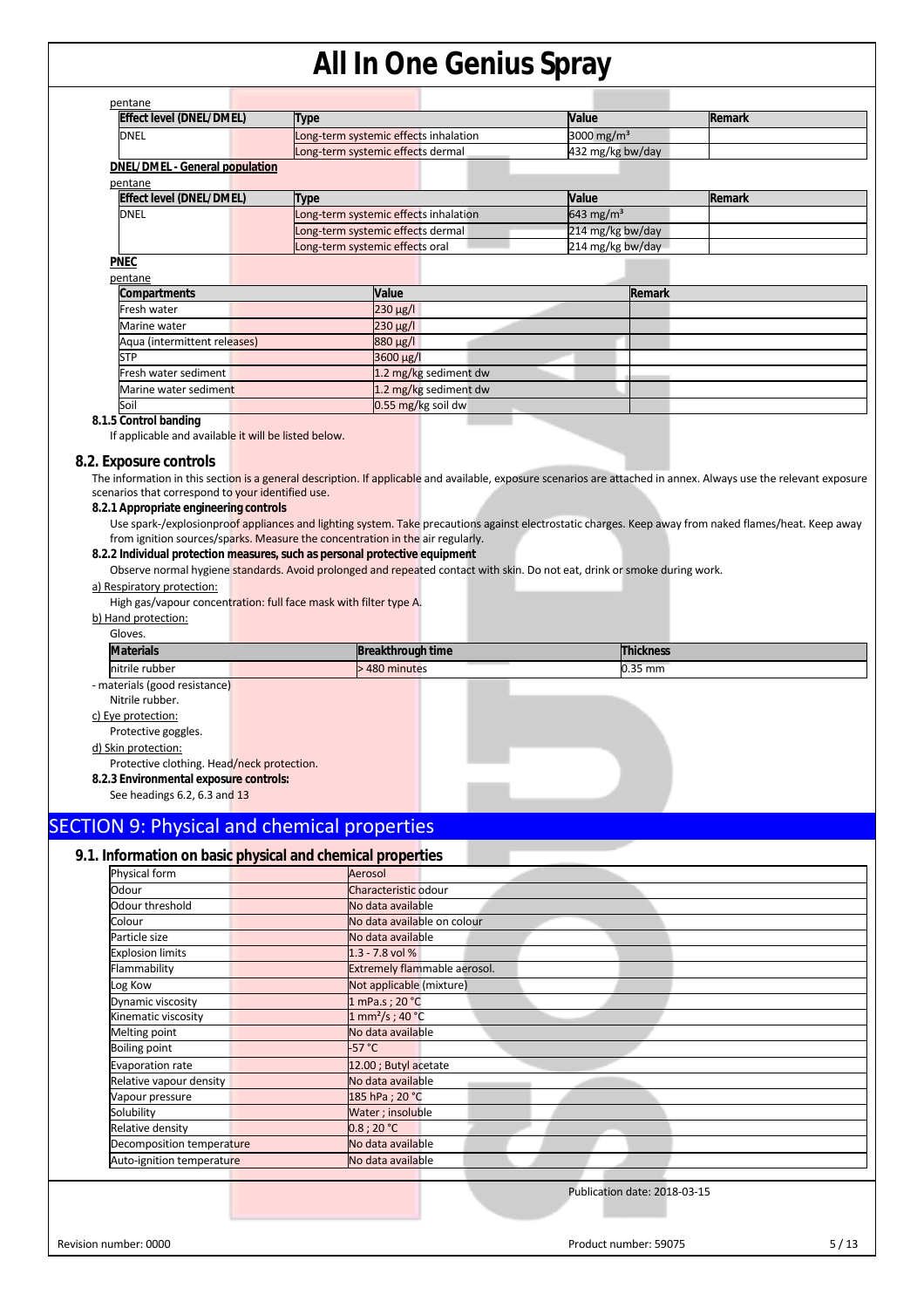|                       | Flash point                                                                          |                | 49 °C                                                                         |                       |                      |                                                                                                                                                       |                              |                                    |               |
|-----------------------|--------------------------------------------------------------------------------------|----------------|-------------------------------------------------------------------------------|-----------------------|----------------------|-------------------------------------------------------------------------------------------------------------------------------------------------------|------------------------------|------------------------------------|---------------|
|                       | <b>Explosive properties</b>                                                          |                |                                                                               |                       |                      | No chemical group associated with explosive properties                                                                                                |                              |                                    |               |
|                       | Oxidising properties                                                                 |                |                                                                               |                       |                      | No chemical group associated with oxidising properties                                                                                                |                              |                                    |               |
|                       | pН                                                                                   |                |                                                                               | No data available     |                      |                                                                                                                                                       |                              |                                    |               |
|                       | 9.2. Other information                                                               |                |                                                                               |                       |                      |                                                                                                                                                       |                              |                                    |               |
|                       | Absolute density                                                                     |                |                                                                               | 800 kg/m <sup>3</sup> |                      |                                                                                                                                                       |                              |                                    |               |
|                       | <b>SECTION 10: Stability and reactivity</b>                                          |                |                                                                               |                       |                      |                                                                                                                                                       |                              |                                    |               |
|                       |                                                                                      |                |                                                                               |                       |                      |                                                                                                                                                       |                              |                                    |               |
|                       | 10.1. Reactivity                                                                     |                | May be ignited by sparks. Gas/vapour spreads at floor level: ignition hazard. |                       |                      |                                                                                                                                                       |                              |                                    |               |
|                       |                                                                                      |                |                                                                               |                       |                      |                                                                                                                                                       |                              |                                    |               |
|                       | 10.2. Chemical stability                                                             |                |                                                                               |                       |                      |                                                                                                                                                       |                              |                                    |               |
|                       | Stable under normal conditions.                                                      |                |                                                                               |                       |                      |                                                                                                                                                       |                              |                                    |               |
|                       | 10.3. Possibility of hazardous reactions<br>No data available.                       |                |                                                                               |                       |                      |                                                                                                                                                       |                              |                                    |               |
|                       |                                                                                      |                |                                                                               |                       |                      |                                                                                                                                                       |                              |                                    |               |
|                       | 10.4. Conditions to avoid                                                            |                |                                                                               |                       |                      |                                                                                                                                                       |                              |                                    |               |
|                       | <b>Precautionary measures</b>                                                        |                |                                                                               |                       |                      | Use spark-/explosionproof appliances and lighting system. Take precautions against electrostatic charges. Keep away from naked flames/heat. Keep away |                              |                                    |               |
|                       | from ignition sources/sparks.                                                        |                |                                                                               |                       |                      |                                                                                                                                                       |                              |                                    |               |
|                       | 10.5. Incompatible materials                                                         |                |                                                                               |                       |                      |                                                                                                                                                       |                              |                                    |               |
|                       | No data available.                                                                   |                |                                                                               |                       |                      |                                                                                                                                                       |                              |                                    |               |
|                       |                                                                                      |                |                                                                               |                       |                      |                                                                                                                                                       |                              |                                    |               |
|                       | 10.6. Hazardous decomposition products<br>Upon combustion: CO and CO2 are formed.    |                |                                                                               |                       |                      |                                                                                                                                                       |                              |                                    |               |
|                       |                                                                                      |                | <b>SECTION 11: Toxicological information</b>                                  |                       |                      |                                                                                                                                                       |                              |                                    |               |
|                       |                                                                                      |                |                                                                               |                       |                      |                                                                                                                                                       |                              |                                    |               |
|                       | 11.1. Information on toxicological effects                                           |                |                                                                               |                       |                      |                                                                                                                                                       |                              |                                    |               |
|                       | 11.1.1 Test results                                                                  |                |                                                                               |                       |                      |                                                                                                                                                       |                              |                                    |               |
| <b>Acute toxicity</b> |                                                                                      |                |                                                                               |                       |                      |                                                                                                                                                       |                              |                                    |               |
|                       | All In One Genius Spray                                                              |                |                                                                               |                       |                      |                                                                                                                                                       |                              |                                    |               |
|                       | No (test) data on the mixture available                                              |                |                                                                               |                       |                      |                                                                                                                                                       |                              |                                    |               |
|                       | Judgement is based on the relevant ingredients                                       |                |                                                                               |                       |                      |                                                                                                                                                       |                              |                                    |               |
|                       | pentane                                                                              |                |                                                                               | Value                 |                      | <b>Exposure time</b>                                                                                                                                  | <b>Species</b>               | Value                              |               |
|                       |                                                                                      |                |                                                                               |                       |                      |                                                                                                                                                       |                              |                                    |               |
|                       | Route of exposure                                                                    |                | Parameter Method                                                              |                       |                      |                                                                                                                                                       |                              | determination                      | Remark        |
|                       | Oral                                                                                 | LD50           | <b>OECD 401</b>                                                               | > 2000 mg/kg          |                      |                                                                                                                                                       | Rat (male/female)            | Experimental                       |               |
|                       |                                                                                      |                |                                                                               |                       |                      |                                                                                                                                                       |                              | value                              |               |
|                       | Dermal                                                                               |                |                                                                               |                       |                      |                                                                                                                                                       |                              | Data waiving                       |               |
|                       | Inhalation (vapours)                                                                 | <b>LC50</b>    |                                                                               | $>$ 20 mg/l air       |                      | 4 h                                                                                                                                                   | Rat (male/female)            | Experimental<br>value              |               |
|                       | Conclusion                                                                           |                |                                                                               |                       |                      |                                                                                                                                                       |                              |                                    |               |
|                       | Not classified for acute toxicity                                                    |                |                                                                               |                       |                      |                                                                                                                                                       |                              |                                    |               |
|                       | Corrosion/irritation                                                                 |                |                                                                               |                       |                      |                                                                                                                                                       |                              |                                    |               |
|                       |                                                                                      |                |                                                                               |                       |                      |                                                                                                                                                       |                              |                                    |               |
|                       | All In One Genius Spray<br>No (test) data on the mixture available                   |                |                                                                               |                       |                      |                                                                                                                                                       |                              |                                    |               |
|                       | Judgement is based on the relevant ingredients                                       |                |                                                                               |                       |                      |                                                                                                                                                       |                              |                                    |               |
|                       | pentane                                                                              |                |                                                                               |                       |                      |                                                                                                                                                       |                              |                                    |               |
|                       | Route of exposure Result                                                             |                | <b>Method</b>                                                                 |                       | <b>Exposure time</b> | Time point                                                                                                                                            | <b>Species</b>               | Value<br>determination             | <b>Remark</b> |
|                       | Eye                                                                                  | Not irritating | <b>OECD 405</b>                                                               |                       |                      | 1; 24; 48; 72 hours Rabbit                                                                                                                            |                              | Experimental value Single exposure |               |
|                       |                                                                                      |                |                                                                               |                       |                      |                                                                                                                                                       |                              |                                    |               |
|                       | Skin                                                                                 | Not irritating | Equivalent to<br><b>OECD 404</b>                                              | 4h                    |                      | 24; 48; 72 hours                                                                                                                                      | Rabbit                       | <b>Experimental value</b>          |               |
|                       | Skin                                                                                 | Not irritating | <b>Human</b>                                                                  | 24h                   |                      |                                                                                                                                                       | Human                        | <b>Experimental value</b>          |               |
|                       |                                                                                      |                | observation                                                                   |                       |                      |                                                                                                                                                       |                              |                                    |               |
|                       | Conclusion                                                                           |                |                                                                               |                       |                      |                                                                                                                                                       |                              |                                    |               |
|                       | Not classified as irritating to the skin<br>Not classified as irritating to the eyes |                |                                                                               |                       |                      |                                                                                                                                                       |                              |                                    |               |
|                       | Not classified as irritating to the respiratory system                               |                |                                                                               |                       |                      |                                                                                                                                                       |                              |                                    |               |
|                       |                                                                                      |                |                                                                               |                       |                      |                                                                                                                                                       |                              |                                    |               |
|                       | Respiratory or skin sensitisation                                                    |                |                                                                               |                       |                      |                                                                                                                                                       |                              |                                    |               |
|                       |                                                                                      |                |                                                                               |                       |                      |                                                                                                                                                       | Publication date: 2018-03-15 |                                    |               |
|                       |                                                                                      |                |                                                                               |                       |                      |                                                                                                                                                       |                              |                                    |               |
|                       | Revision number: 0000                                                                |                |                                                                               |                       |                      |                                                                                                                                                       | Product number: 59075        |                                    | 6/13          |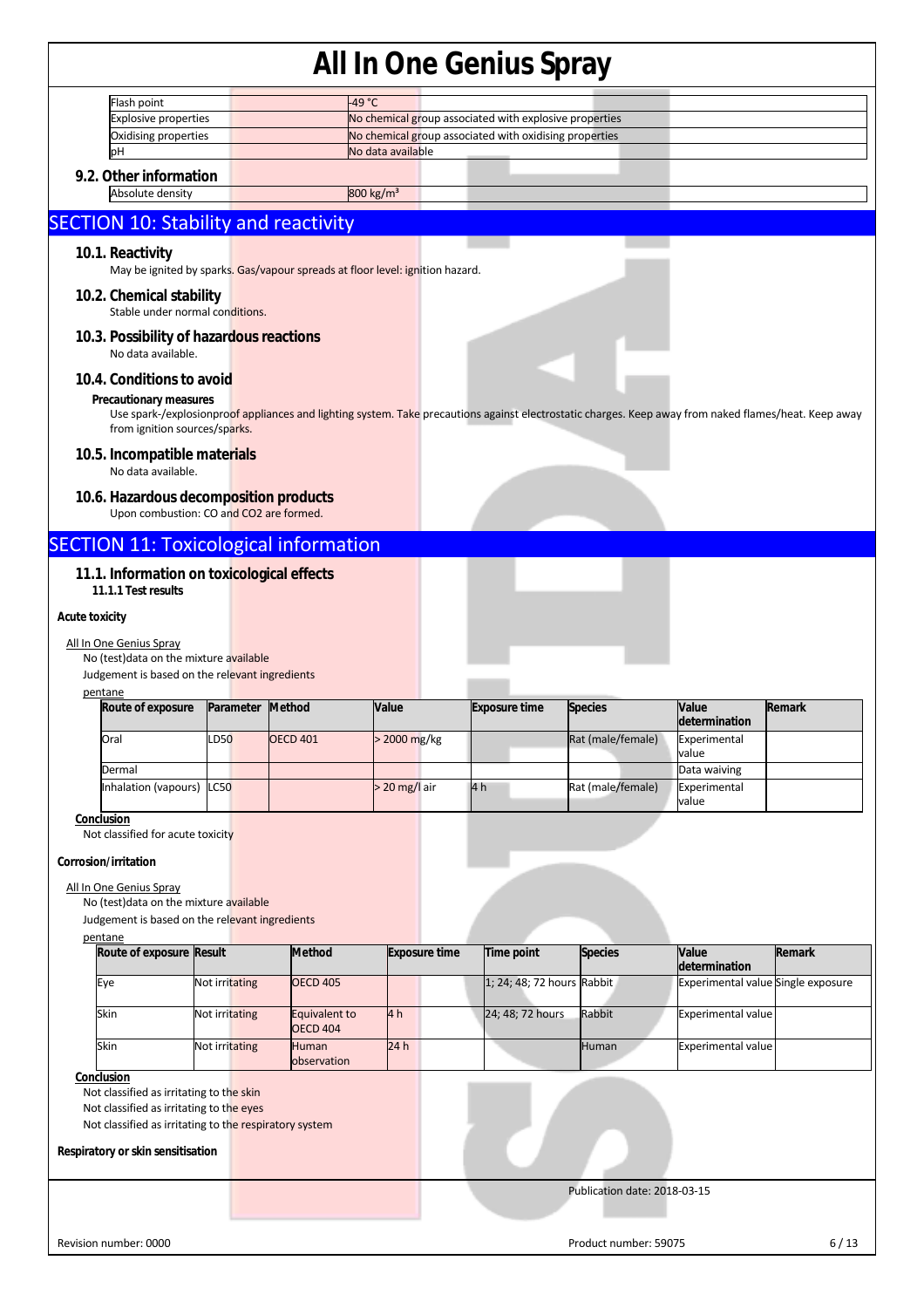|                 |                                                                                                                           |           |                 |        |                                  |                         |                                             |          | All in One Genius Spray                    |                                       |       |                           |                            |                                                  |
|-----------------|---------------------------------------------------------------------------------------------------------------------------|-----------|-----------------|--------|----------------------------------|-------------------------|---------------------------------------------|----------|--------------------------------------------|---------------------------------------|-------|---------------------------|----------------------------|--------------------------------------------------|
|                 | All In One Genius Spray<br>No (test) data on the mixture available                                                        |           |                 |        |                                  |                         |                                             |          |                                            |                                       |       |                           |                            |                                                  |
|                 | Judgement is based on the relevant ingredients                                                                            |           |                 |        |                                  |                         |                                             |          |                                            |                                       |       |                           |                            |                                                  |
|                 | pentane<br>Route of exposure Result                                                                                       |           |                 |        | <b>Method</b>                    |                         | <b>Exposure time</b>                        | point    | Observation time                           | <b>Species</b>                        |       |                           | Value determination Remark |                                                  |
|                 | <b>Skin</b>                                                                                                               |           | Not sensitizing |        | <b>Equivalent to OECD</b><br>406 |                         |                                             | 24 hours |                                            | Guinea pig<br>(female)                |       | <b>Experimental value</b> |                            |                                                  |
|                 | Conclusion                                                                                                                |           |                 |        |                                  |                         |                                             |          |                                            |                                       |       |                           |                            |                                                  |
|                 | Not classified as sensitizing for skin                                                                                    |           |                 |        |                                  |                         |                                             |          |                                            |                                       |       |                           |                            |                                                  |
|                 | Not classified as sensitizing for inhalation                                                                              |           |                 |        |                                  |                         |                                             |          |                                            |                                       |       |                           |                            |                                                  |
|                 | Specific target organ toxicity                                                                                            |           |                 |        |                                  |                         |                                             |          |                                            |                                       |       |                           |                            |                                                  |
|                 | All In One Genius Spray<br>No (test) data on the mixture available<br>Classification is based on the relevant ingredients |           |                 |        |                                  |                         |                                             |          |                                            |                                       |       |                           |                            |                                                  |
|                 | pentane<br>Route of exposure Parameter                                                                                    |           |                 |        | <b>Method</b>                    | Value                   | Organ                                       |          | <b>Effect</b>                              | <b>Exposure time</b>                  |       | <b>Species</b>            |                            | Value                                            |
|                 | Oral                                                                                                                      |           |                 |        |                                  |                         |                                             |          |                                            |                                       |       |                           |                            | determination<br>Data waiving                    |
|                 | Dermal                                                                                                                    |           |                 |        |                                  |                         |                                             |          |                                            |                                       |       |                           |                            | Data waiving                                     |
|                 | Inhalation (gases)                                                                                                        |           | <b>NOAEC</b>    |        | <b>OECD 413</b>                  | 20000 mg/m <sup>3</sup> |                                             |          | No effect                                  | 13 weeks (6h/day, 5 Rat<br>days/week) |       | (male/female)             |                            | Experimental<br>value                            |
|                 | Conclusion                                                                                                                |           |                 |        |                                  |                         |                                             |          |                                            |                                       |       |                           |                            |                                                  |
|                 | May cause drowsiness or dizziness.<br>Not classified for subchronic toxicity                                              |           |                 |        |                                  |                         |                                             |          |                                            |                                       |       |                           |                            |                                                  |
|                 | Mutagenicity (in vitro)                                                                                                   |           |                 |        |                                  |                         |                                             |          |                                            |                                       |       |                           |                            |                                                  |
|                 |                                                                                                                           |           |                 |        |                                  |                         |                                             |          |                                            |                                       |       |                           |                            |                                                  |
|                 | All In One Genius Spray<br>No (test) data on the mixture available<br>pentane                                             |           |                 |        |                                  |                         |                                             |          |                                            |                                       |       |                           |                            |                                                  |
|                 | <b>Result</b>                                                                                                             |           |                 | Method |                                  |                         | Test substrate                              |          |                                            | <b>Effect</b>                         |       |                           |                            | Value determination                              |
|                 | Negative with metabolic<br>activation, negative without                                                                   |           |                 |        | Equivalent to OECD 471           |                         | Bacteria (S.typhimurium)                    |          |                                            | No effect                             |       |                           | <b>Experimental value</b>  |                                                  |
|                 | metabolic activation                                                                                                      |           |                 |        |                                  |                         |                                             |          |                                            |                                       |       |                           |                            |                                                  |
|                 | Mutagenicity (in vivo)                                                                                                    |           |                 |        |                                  |                         |                                             |          |                                            |                                       |       |                           |                            |                                                  |
|                 | All In One Genius Spray                                                                                                   |           |                 |        |                                  |                         |                                             |          |                                            |                                       |       |                           |                            |                                                  |
|                 | No (test) data on the mixture available<br>Judgement is based on the relevant ingredients                                 |           |                 |        |                                  |                         |                                             |          |                                            |                                       |       |                           |                            |                                                  |
|                 | pentane                                                                                                                   |           |                 |        |                                  |                         |                                             |          |                                            |                                       |       |                           |                            |                                                  |
|                 | <b>Result</b><br>Negative                                                                                                 |           |                 |        | <b>Method</b><br>EU Method B.12  |                         | <b>Exposure time</b><br>13 weeks (6h/day, 5 |          | <b>Test substrate</b><br>Rat (male/female) |                                       | Organ |                           |                            | Value determination<br><b>Experimental value</b> |
|                 |                                                                                                                           |           |                 |        |                                  |                         | days/week)                                  |          |                                            |                                       |       |                           |                            |                                                  |
|                 | Conclusion                                                                                                                |           |                 |        |                                  |                         |                                             |          |                                            |                                       |       |                           |                            |                                                  |
|                 | Not classified for mutagenic or genotoxic toxicity                                                                        |           |                 |        |                                  |                         |                                             |          |                                            |                                       |       |                           |                            |                                                  |
| Carcinogenicity |                                                                                                                           |           |                 |        |                                  |                         |                                             |          |                                            |                                       |       |                           |                            |                                                  |
|                 | All In One Genius Spray                                                                                                   |           |                 |        |                                  |                         |                                             |          |                                            |                                       |       |                           |                            |                                                  |
|                 | No (test) data on the mixture available<br>Judgement is based on the relevant ingredients                                 |           |                 |        |                                  |                         |                                             |          |                                            |                                       |       |                           |                            |                                                  |
|                 | pentane                                                                                                                   |           |                 |        |                                  |                         |                                             |          |                                            |                                       |       |                           |                            |                                                  |
|                 | Route of<br>exposure                                                                                                      | Parameter |                 | Method |                                  | Value                   | <b>Exposure time</b>                        |          | <b>Species</b>                             | <b>Effect</b>                         |       | Organ                     |                            | Value<br>determination                           |
|                 | Inhalation                                                                                                                |           |                 |        |                                  |                         |                                             |          |                                            |                                       |       |                           |                            | Data waiving                                     |
|                 | Dermal                                                                                                                    |           |                 |        |                                  |                         |                                             |          |                                            |                                       |       |                           |                            | Data waiving                                     |
|                 | Oral<br>Conclusion                                                                                                        |           |                 |        |                                  |                         |                                             |          |                                            |                                       |       |                           |                            | Data waiving                                     |
|                 | Not classified for carcinogenicity                                                                                        |           |                 |        |                                  |                         |                                             |          |                                            |                                       |       |                           |                            |                                                  |
|                 | <b>Reproductive toxicity</b>                                                                                              |           |                 |        |                                  |                         |                                             |          |                                            |                                       |       |                           |                            |                                                  |
|                 |                                                                                                                           |           |                 |        |                                  |                         |                                             |          |                                            |                                       |       |                           |                            |                                                  |
|                 | All In One Genius Spray<br>No (test) data on the mixture available                                                        |           |                 |        |                                  |                         |                                             |          |                                            |                                       |       |                           |                            |                                                  |
|                 | Judgement is based on the relevant ingredients                                                                            |           |                 |        |                                  |                         |                                             |          |                                            |                                       |       |                           |                            |                                                  |
|                 |                                                                                                                           |           |                 |        |                                  |                         |                                             |          |                                            | Publication date: 2018-03-15          |       |                           |                            |                                                  |
|                 |                                                                                                                           |           |                 |        |                                  |                         |                                             |          |                                            |                                       |       |                           |                            |                                                  |
|                 |                                                                                                                           |           |                 |        |                                  |                         |                                             |          |                                            |                                       |       |                           |                            |                                                  |
|                 | Revision number: 0000                                                                                                     |           |                 |        |                                  |                         |                                             |          |                                            | Product number: 59075                 |       |                           |                            | 7/13                                             |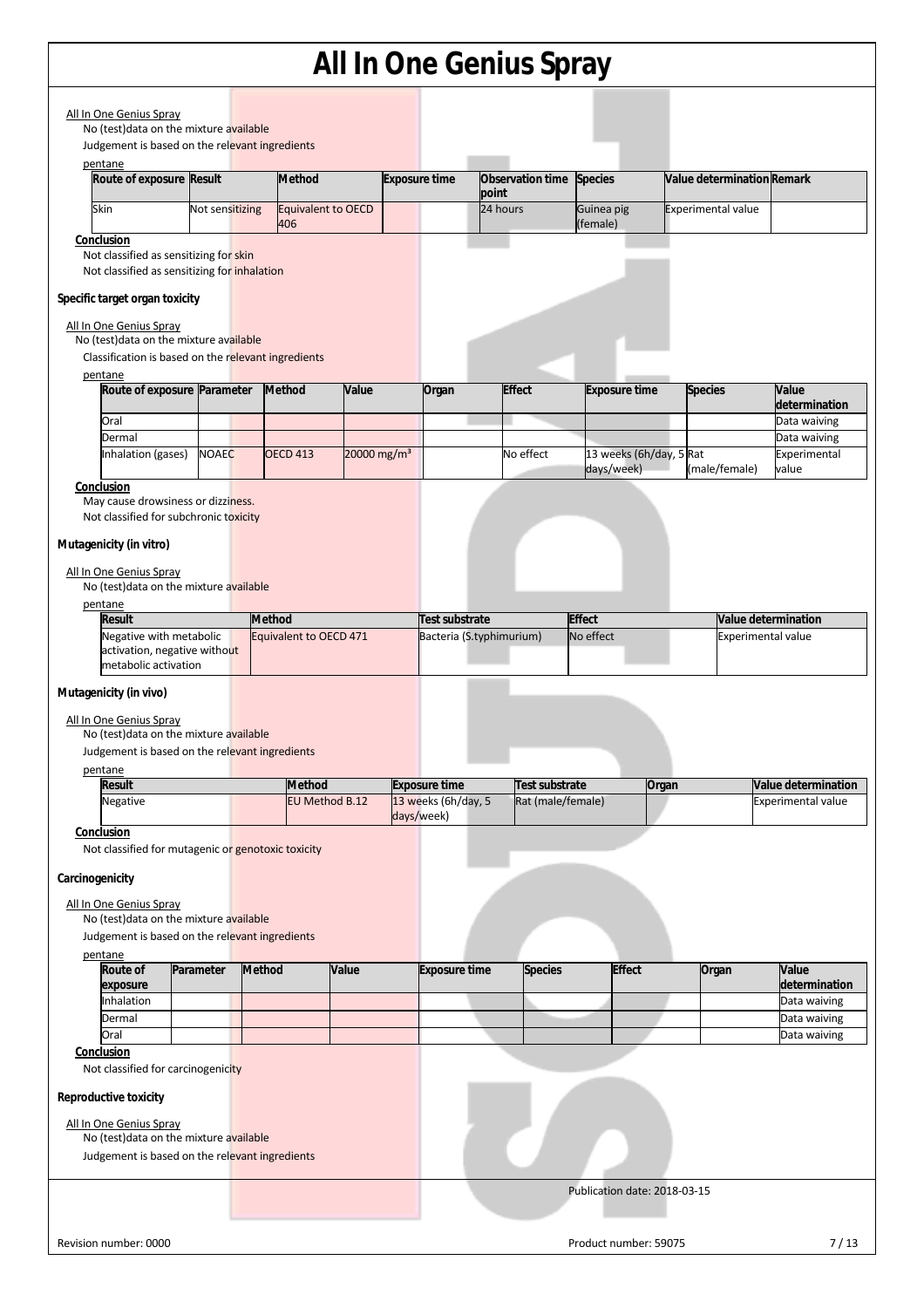| pentane                     |                     |                                  |                      |                              |                      |                             |       |                        |
|-----------------------------|---------------------|----------------------------------|----------------------|------------------------------|----------------------|-----------------------------|-------|------------------------|
|                             | Parameter           | Method                           | <b>Value</b>         | <b>Exposure time Species</b> |                      | <b>Effect</b>               | Organ | Value<br>determination |
| Developmental toxicity      | <b>NOAEL (P)</b>    | <b>OECD 414</b>                  | 1000 mg/kg<br>bw/day | $10 \text{ day(s)}$          | Rat (female)         | No effect                   |       | Experimental<br>value  |
| Maternal toxicity           | <b>NOAEL</b>        | <b>OECD 414</b>                  | 1000 mg/kg<br>bw/day | $10 \text{ day(s)}$          | Rat (female)         | No effect                   |       | Experimental<br>value  |
| <b>Effects on fertility</b> | <b>NOAEC (P/F1)</b> | Equivalent to<br><b>OECD 416</b> | 7000 ppm             |                              | Rat<br>(male/female) | Reproductive<br>berformance |       | Read-across            |
| ---------                   |                     |                                  |                      |                              |                      |                             |       |                        |

**Conclusion** 

Not classified for reprotoxic or developmental toxicity

### **Toxicity other effects**

### All In One Genius Spray

No (test)data on the mixture available

Classification is based on the relevant ingredients

 $\overline{a}$ 

| pentane   |               |       |             |                 |                      |                |                  |
|-----------|---------------|-------|-------------|-----------------|----------------------|----------------|------------------|
| Parameter | <b>Method</b> | Value | Organ       | <b>Effect</b>   | <b>Exposure time</b> | <b>Species</b> | <b>Value</b>     |
|           |               |       |             |                 |                      |                | determination    |
|           |               |       | <b>Skin</b> | Skin dryness or |                      |                | Literature study |
|           |               |       |             | cracking        |                      |                |                  |
| anclusion |               |       |             |                 |                      |                |                  |

**Conclusion** 

Repeated exposure may cause skin dryness or cracking.

#### **Chronic effects from short and long-term exposure**

All In One Genius Spray No effects known.

## SECTION 12: Ecological information

## **12.1. Toxicity**

#### All In One Genius Spray

No (test)data on the mixture available

Classification is based on the relevant ingredients

| pentane                                          |              |                                            |              |                     |                                           |                           |                     |                                   |
|--------------------------------------------------|--------------|--------------------------------------------|--------------|---------------------|-------------------------------------------|---------------------------|---------------------|-----------------------------------|
|                                                  | Parameter    | <b>Method</b>                              | Value        | <b>Duration</b>     | <b>Species</b>                            | Test design               | Fresh/salt<br>water | Value determination               |
| Acute toxicity fishes                            | <b>LC50</b>  | Equivalent to 4.26 mg/l<br><b>OECD 203</b> |              | 96 h                | Oncorhynchus<br>mykiss                    | Static system Fresh water |                     | Experimental value;<br><b>GLP</b> |
| Acute toxicity crustacea                         | <b>EC50</b>  | Other                                      | $2.7$ mg/l   | 48 h                | Daphnia magna                             | Static system Fresh water |                     | <b>Experimental value</b>         |
| Toxicity algae and other aquatic ErC50<br>plants |              | <b>OECD 201</b>                            | $10.7$ mg/l  | 72 h                | Scenedesmus sp. Static system Fresh water |                           |                     | Experimental value;<br><b>GLP</b> |
| Long-term toxicity fish                          | <b>NOELR</b> |                                            | $6.165$ mg/l | $28 \text{ day}(s)$ | Oncorhynchus<br>mykiss                    |                           | Fresh water         | QSAR; Growth rate                 |
| Long-term toxicity aquatic<br>crustacea          | <b>NOELR</b> |                                            | $10.76$ mg/l | $21$ day(s)         | Daphnia magna                             |                           | Fresh water         | QSAR; Reproduction                |

#### **Conclusion**

Toxic to aquatic life with long lasting effects.

### **12.2. Persistence and degradability**

pentane

|       | Duration                            | <b>Nalue determination</b> |
|-------|-------------------------------------|----------------------------|
|       | $28 \text{ day(s)}$                 | <b>Experimental value</b>  |
|       |                                     |                            |
| Value | Conc. OH-radicals                   | Value determination        |
|       | 500000 /cm <sup>3</sup>             | Calculated value           |
|       | Value<br>87 %: GLP<br>$3.95$ day(s) |                            |

#### **Conclusion**

 $\overline{a}$ 

Does not contain any not readily biodegradable component(s)

### **12.3. Bioaccumulative potential**

| Log Kow               |        |              |                              |                     |      |
|-----------------------|--------|--------------|------------------------------|---------------------|------|
| <b>Method</b>         | Remark | <b>Value</b> | Temperature                  | Value determination |      |
|                       |        |              |                              |                     |      |
|                       |        |              | Publication date: 2018-03-15 |                     |      |
|                       |        |              |                              |                     |      |
|                       |        |              |                              |                     |      |
| Revision number: 0000 |        |              | Product number: 59075        |                     | 8/13 |
|                       |        |              |                              |                     |      |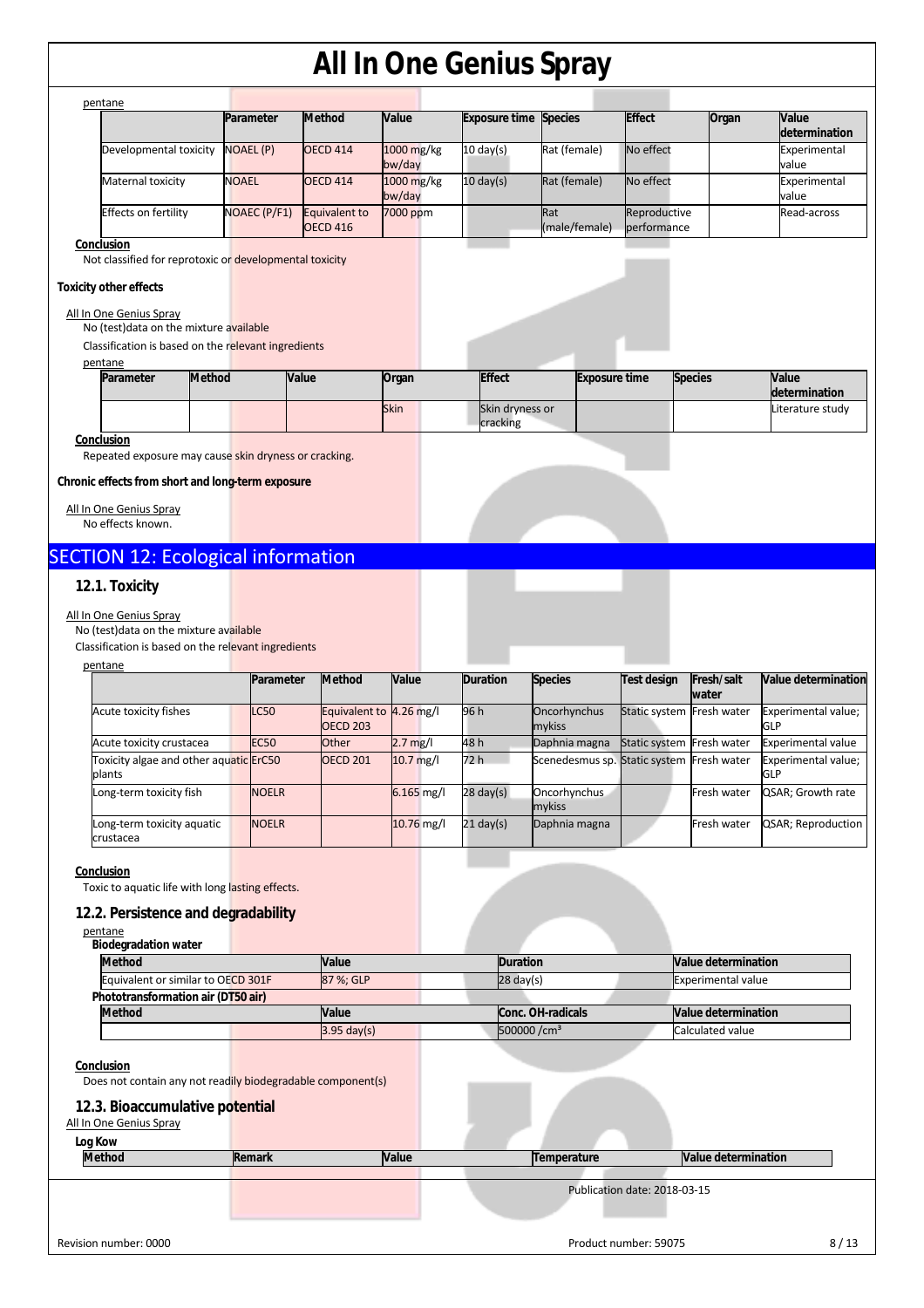|                                               |                     | Not applicable (mixture) |                      |                                               |                            |
|-----------------------------------------------|---------------------|--------------------------|----------------------|-----------------------------------------------|----------------------------|
| pentane                                       |                     |                          |                      |                                               |                            |
| <b>BCF fishes</b>                             |                     |                          |                      |                                               |                            |
| Parameter                                     | <b>Method</b>       | Value                    | <b>Duration</b>      | <b>Species</b>                                | <b>Value determination</b> |
| <b>BCF</b>                                    |                     | 171                      |                      | Pimephales promelas                           | <b>QSAR</b>                |
| Log Kow                                       |                     |                          |                      |                                               |                            |
| <b>Method</b>                                 |                     | <b>Remark</b>            | Value                | Temperature                                   | <b>Value determination</b> |
| Other                                         |                     |                          | 3.45                 |                                               | <b>Experimental value</b>  |
|                                               |                     |                          |                      | 25 °C                                         |                            |
| Conclusion                                    |                     |                          |                      |                                               |                            |
| Does not contain bioaccumulative component(s) |                     |                          |                      |                                               |                            |
| 12.4. Mobility in soil                        |                     |                          |                      |                                               |                            |
| pentane                                       |                     |                          |                      |                                               |                            |
| (log) Koc                                     |                     |                          |                      |                                               |                            |
| Parameter                                     |                     |                          | <b>Method</b>        | Value                                         | Value determination        |
| log Koc                                       |                     |                          |                      | 2.9                                           | <b>QSAR</b>                |
| <b>Percent distribution</b>                   |                     |                          |                      |                                               |                            |
| <b>Method</b>                                 | <b>Fraction air</b> | <b>Fraction biota</b>    | Fraction<br>sediment | <b>Fraction soil</b><br><b>Fraction water</b> | Value determination        |

#### **Conclusion**

Contains component(s) with potential for mobility in the soil

#### **12.5. Results of PBT and vPvB assessment**

Does not contain component(s) that meet(s) the criteria of PBT and/or vPvB as listed in Annex XIII of Regulation (EC) No 1907/2006.

## **12.6. Other adverse effects**

#### All In One Genius Spray

#### **Fluorinated greenhouse gases (Regulation (EU) No 517/2014)**

None of the known components is included in the list of fluorinated greenhouse gases (Regulation (EU) No 517/2014)

Contains component(s) included in the list of substances which may contribute to the greenhouse effect (IPCC)

**Ozone-depleting potential (ODP)** 

Not classified as dangerous for the ozone layer (Regulation (EC) No 1005/2009)

## SECTION 13: Disposal considerations

The information in this section is a general description. If applicable and available, exposure scenarios are attached in annex. Always use the relevant exposure scenarios that correspond to your identified use.

#### **13.1. Waste treatment methods**

#### **13.1.1 Provisions relating to waste**

**European Union** 

Hazardous waste according to Directive 2008/98/EC, as amended by Regulation (EU) No 1357/2014 and Regulation (EU) No 2017/997.

Waste material code (Directive 2008/98/EC, Decision 2000/0532/EC).

16 05 04\* (gases in pressure containers and discarded chemicals: gases in pressure containers (including halons) containing hazardous substances). 20 01 29\* (separately collected fractions (except 15 01): detergents containing hazardous substances). Depending on branch of industry and production process, also other waste codes may be applicable.

#### **13.1.2 Disposal methods**

Recycle/reuse. Remove waste in accordance with local and/or national regulations. Hazardous waste shall not be mixed together with other waste. Different types of hazardous waste shall not be mixed together if this may entail a risk of pollution or create problems for the further management of the waste. Hazardous waste shall be managed responsibly. All entities that store, transport or handle hazardous waste shall take the necessary measures to prevent risks of pollution or damage to people or animals. Specific treatment. Do not discharge into drains or the environment.

#### **13.1.3 Packaging/Container**

**European Union** 

Waste material code packaging (Directive 2008/98/EC).

15 01 10\* (packaging containing residues of or contaminated by dangerous substances).

## SECTION 14: Transport information

| Road (ADR)                       |                              |
|----------------------------------|------------------------------|
| 14.1. UN number                  |                              |
| UN number                        | 1950                         |
| 14.2. UN proper shipping name    |                              |
| Proper shipping name             | Aerosols                     |
| 14.3. Transport hazard class(es) |                              |
| Hazard identification number     |                              |
| <b>Class</b>                     |                              |
| Classification code              | <b>I</b> SF                  |
| 14.4. Packing group              |                              |
|                                  | Publication date: 2018-03-15 |
|                                  |                              |
|                                  |                              |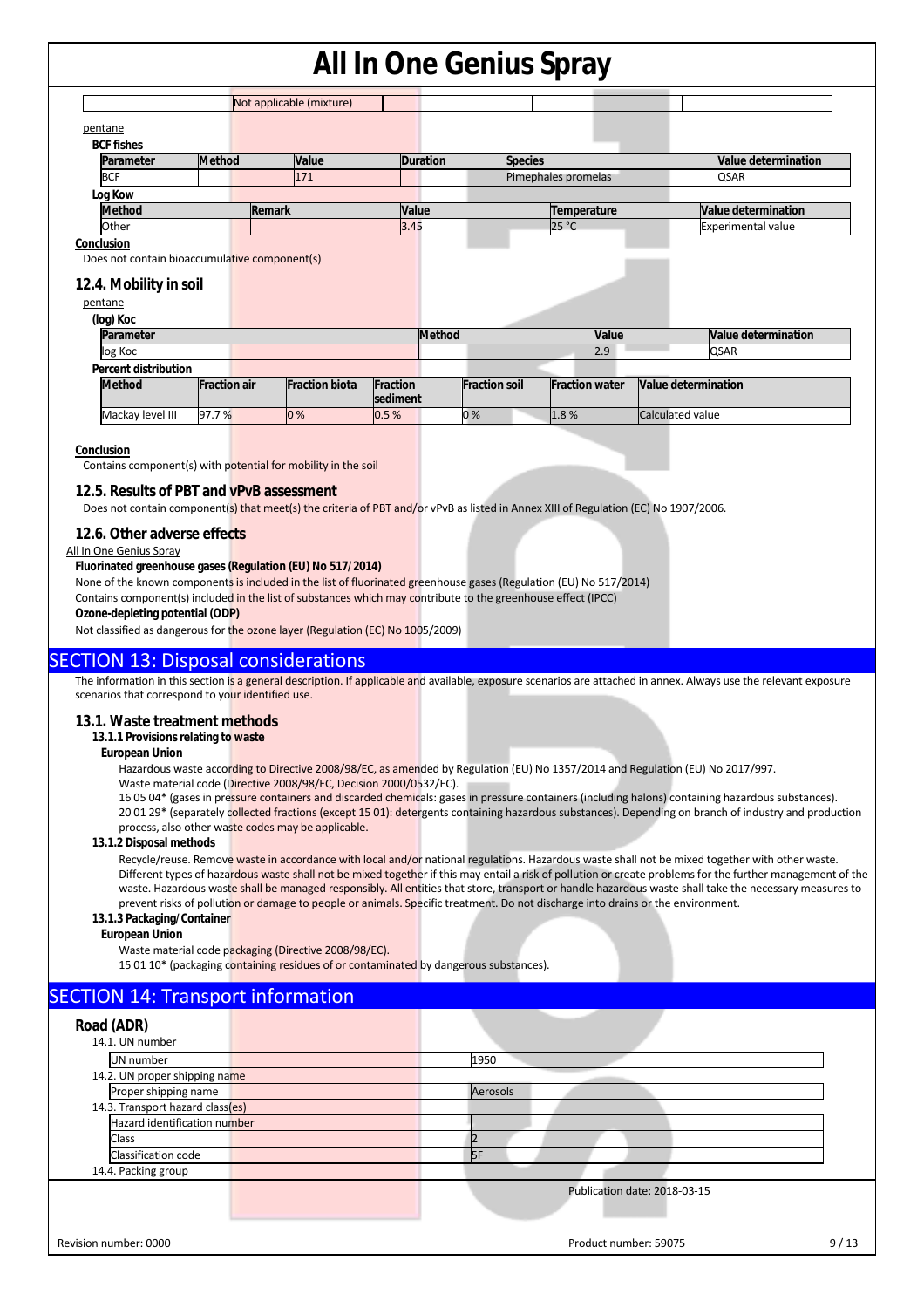| Packing group<br>Labels                                                                  |                                                                       |
|------------------------------------------------------------------------------------------|-----------------------------------------------------------------------|
|                                                                                          |                                                                       |
|                                                                                          | 2.1                                                                   |
| 14.5. Environmental hazards                                                              |                                                                       |
| Environmentally hazardous substance mark                                                 |                                                                       |
|                                                                                          | yes                                                                   |
| 14.6. Special precautions for user                                                       |                                                                       |
| Special provisions                                                                       | 190                                                                   |
| Special provisions                                                                       | 327                                                                   |
| Special provisions                                                                       | 344                                                                   |
| Special provisions                                                                       | 625                                                                   |
| Limited quantities                                                                       | Combination packagings: not more than 1 liter per inner packaging for |
|                                                                                          | liquids. A package shall not weigh more than 30 kg. (gross mass)      |
|                                                                                          |                                                                       |
| Rail (RID)                                                                               |                                                                       |
| 14.1. UN number                                                                          |                                                                       |
| <b>UN</b> number                                                                         | 1950                                                                  |
| 14.2. UN proper shipping name                                                            |                                                                       |
| Proper shipping name                                                                     | Aerosols                                                              |
| 14.3. Transport hazard class(es)                                                         |                                                                       |
| Hazard identification number                                                             | 23                                                                    |
| Class                                                                                    | $\overline{2}$                                                        |
| Classification code                                                                      | 5F                                                                    |
| 14.4. Packing group                                                                      |                                                                       |
|                                                                                          |                                                                       |
| Packing group                                                                            |                                                                       |
| Labels                                                                                   | 2.1                                                                   |
| 14.5. Environmental hazards                                                              |                                                                       |
| Environmentally hazardous substance mark                                                 | yes                                                                   |
| 14.6. Special precautions for user                                                       |                                                                       |
| Special provisions                                                                       | 190                                                                   |
| Special provisions                                                                       | 327                                                                   |
| Special provisions                                                                       | 344                                                                   |
| Special provisions                                                                       | 625                                                                   |
| Limited quantities                                                                       | Combination packagings: not more than 1 liter per inner packaging for |
|                                                                                          | liquids. A package shall not weigh more than 30 kg. (gross mass)      |
|                                                                                          |                                                                       |
| Inland waterways (ADN)                                                                   |                                                                       |
| 14.1. UN number                                                                          |                                                                       |
| UN number                                                                                | 1950                                                                  |
| 14.2. UN proper shipping name                                                            |                                                                       |
| Proper shipping name                                                                     | Aerosols                                                              |
| 14.3. Transport hazard class(es)                                                         |                                                                       |
| Class                                                                                    | $\overline{2}$                                                        |
| Classification code                                                                      | 5F                                                                    |
| 14.4. Packing group                                                                      |                                                                       |
| Packing group                                                                            |                                                                       |
|                                                                                          | 2.1                                                                   |
| Labels                                                                                   |                                                                       |
| 14.5. Environmental hazards                                                              |                                                                       |
| Environmentally hazardous substance mark                                                 | yes                                                                   |
| 14.6. Special precautions for user                                                       |                                                                       |
| Special provisions                                                                       | 190                                                                   |
| Special provisions                                                                       | 327                                                                   |
| Special provisions                                                                       | 344                                                                   |
| Special provisions                                                                       | 625                                                                   |
| Limited quantities                                                                       | Combination packagings: not more than 1 liter per inner packaging for |
|                                                                                          | liquids. A package shall not weigh more than 30 kg. (gross mass)      |
|                                                                                          |                                                                       |
| Sea (IMDG/IMSBC)                                                                         |                                                                       |
| 14.1. UN number                                                                          |                                                                       |
| UN number                                                                                | 1950                                                                  |
| 14.2. UN proper shipping name                                                            |                                                                       |
| Proper shipping name                                                                     | Aerosols                                                              |
| 14.3. Transport hazard class(es)                                                         |                                                                       |
|                                                                                          | 2.1                                                                   |
|                                                                                          |                                                                       |
| Class                                                                                    |                                                                       |
|                                                                                          |                                                                       |
| Packing group                                                                            |                                                                       |
| Labels                                                                                   | 2.1                                                                   |
|                                                                                          |                                                                       |
| Marine pollutant                                                                         | P                                                                     |
| Environmentally hazardous substance mark                                                 | yes                                                                   |
| 14.4. Packing group<br>14.5. Environmental hazards<br>14.6. Special precautions for user |                                                                       |
|                                                                                          |                                                                       |
|                                                                                          | Publication date: 2018-03-15                                          |
|                                                                                          |                                                                       |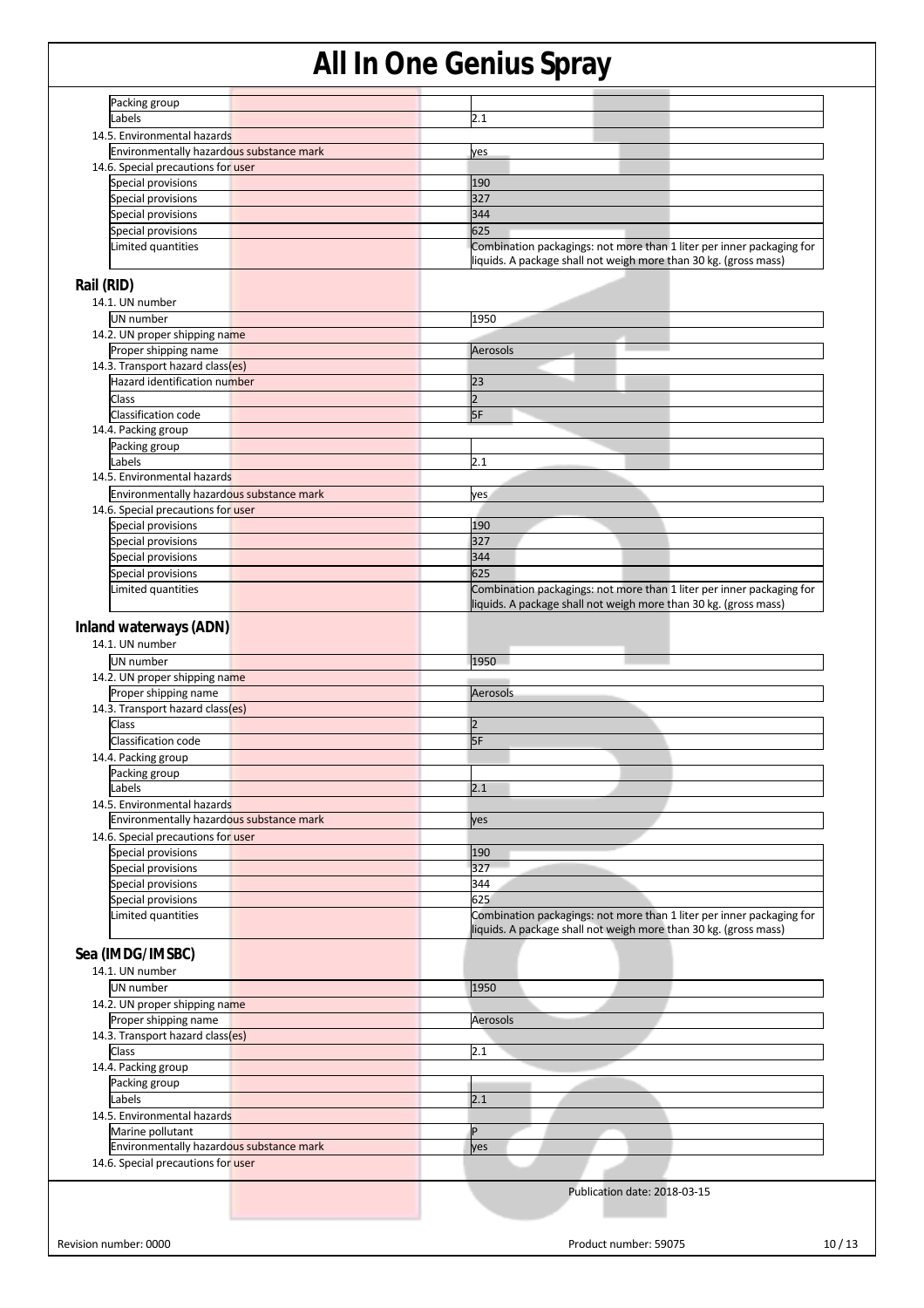| Special provisions                        |                                                                          | 63                                                                                                                                        |
|-------------------------------------------|--------------------------------------------------------------------------|-------------------------------------------------------------------------------------------------------------------------------------------|
| Special provisions                        |                                                                          | 190                                                                                                                                       |
| Special provisions                        |                                                                          | 277                                                                                                                                       |
| Special provisions                        |                                                                          | 327                                                                                                                                       |
| Special provisions                        |                                                                          | 344                                                                                                                                       |
| Special provisions                        |                                                                          | 381                                                                                                                                       |
| Special provisions                        |                                                                          | 959                                                                                                                                       |
| Limited quantities                        |                                                                          | Combination packagings: not more than 1 liter per inner packaging for<br>liquids. A package shall not weigh more than 30 kg. (gross mass) |
|                                           | 14.7. Transport in bulk according to Annex II of Marpol and the IBC Code |                                                                                                                                           |
| Annex II of MARPOL 73/78                  |                                                                          | Not applicable                                                                                                                            |
| Air (ICAO-TI/IATA-DGR)<br>14.1. UN number |                                                                          |                                                                                                                                           |
|                                           |                                                                          |                                                                                                                                           |
| <b>UN</b> number                          |                                                                          | 1950                                                                                                                                      |
| 14.2. UN proper shipping name             |                                                                          |                                                                                                                                           |
| Proper shipping name                      |                                                                          | Aerosols, flammable                                                                                                                       |
| 14.3. Transport hazard class(es)          |                                                                          |                                                                                                                                           |
| Class                                     |                                                                          | 2.1                                                                                                                                       |
| 14.4. Packing group                       |                                                                          |                                                                                                                                           |
| Packing group                             |                                                                          |                                                                                                                                           |
| Labels                                    |                                                                          | 2.1                                                                                                                                       |
| 14.5. Environmental hazards               |                                                                          |                                                                                                                                           |
| Environmentally hazardous substance mark  |                                                                          | ves                                                                                                                                       |
| 14.6. Special precautions for user        |                                                                          |                                                                                                                                           |
| Special provisions                        |                                                                          | A145                                                                                                                                      |
| Special provisions                        |                                                                          | A167                                                                                                                                      |
|                                           |                                                                          |                                                                                                                                           |
| Special provisions                        | Limited quantities: maximum net quantity per packaging                   | A802<br>30 kg G                                                                                                                           |

## SECTION 15: Regulatory information

## **15.1. Safety, health and environmental regulations/legislation specific for the substance or mixture**

#### **European legislation:**

VOC content Directive 2010/75/EU

| <b>VOC content</b> |  | Remark |  |
|--------------------|--|--------|--|
| 82.00%             |  |        |  |
| 659.600 g/l        |  |        |  |

Ingredients according to Regulation (EC) No 648/2004 and amendments

≥30% aliphatic hydrocarbons

REACH Annex XVII - Restriction

Contains component(s) subject to restrictions of Annex XVII of Regulation (EC) No 1907/2006: restrictions on the manufacture, placing on the market and use of certain dangerous substances, mixtures and articles.

|                       | Designation of the substance, of the group of Conditions of restriction<br>substances or of the mixture                                                                                                                                                                                                                                                                                                                                                                                                                                                                                                                                                                                                                                                                                                                                                                                                                                                                                                                                                                                                                                                                                                                                                                                                                                                                                                                                                                                                                                                                                                                                                                                                                                                                                                                                                                                                                                                                                                                                                                                                                                                                                                                                                                                                                                                                                                                                                                                                                                                                                                                                                                                            |
|-----------------------|----------------------------------------------------------------------------------------------------------------------------------------------------------------------------------------------------------------------------------------------------------------------------------------------------------------------------------------------------------------------------------------------------------------------------------------------------------------------------------------------------------------------------------------------------------------------------------------------------------------------------------------------------------------------------------------------------------------------------------------------------------------------------------------------------------------------------------------------------------------------------------------------------------------------------------------------------------------------------------------------------------------------------------------------------------------------------------------------------------------------------------------------------------------------------------------------------------------------------------------------------------------------------------------------------------------------------------------------------------------------------------------------------------------------------------------------------------------------------------------------------------------------------------------------------------------------------------------------------------------------------------------------------------------------------------------------------------------------------------------------------------------------------------------------------------------------------------------------------------------------------------------------------------------------------------------------------------------------------------------------------------------------------------------------------------------------------------------------------------------------------------------------------------------------------------------------------------------------------------------------------------------------------------------------------------------------------------------------------------------------------------------------------------------------------------------------------------------------------------------------------------------------------------------------------------------------------------------------------------------------------------------------------------------------------------------------------|
| pentane               | 1. Shall not be used in:<br>Liquid substances or mixtures which are<br>regarded as dangerous in accordance with<br>- ornamental articles intended to produce light or colour effects by means of different<br>Directive 1999/45/EC or are fulfilling the<br>phases, for example in ornamental lamps and ashtrays,<br>criteria for any of the following hazard classes<br>- tricks and jokes,<br>games for one or more participants, or any article intended to be used as such, even with<br>or categories set out in Annex I to Regulation<br>(EC) No 1272/2008:<br>ornamental aspects,<br>(a) hazard classes 2.1 to 2.4, 2.6 and 2.7, 2.8<br>2. Articles not complying with paragraph 1 shall not be placed on the market.<br>types A and B, 2.9, 2.10, 2.12, 2.13 categories 13. Shall not be placed on the market if they contain a colouring agent, unless required for<br>and 2, 2.14 categories 1 and 2, 2.15 types A to fiscal reasons, or perfume, or both, if they:<br>- can be used as fuel in decorative oil lamps for supply to the general public, and,<br>(b) hazard classes 3.1 to 3.6, 3.7 adverse<br>present an aspiration hazard and are labelled with R65 or H304,<br>effects on sexual function and fertility or on<br>4. Decorative oil lamps for supply to the general public shall not be placed on the market<br>unless they conform to the European Standard on Decorative oil lamps (EN 14059) adopted<br>development, 3.8 effects other than narcotic<br>effects, 3.9 and 3.10;<br>by the European Committee for Standardisation (CEN).<br>(c) hazard class 4.1;<br>5. Without prejudice to the implementation of other Community provisions relating to the<br>(d) hazard class 5.1.<br>classification, packaging and labelling of dangerous substances and mixtures, suppliers shall<br>ensure, before the placing on the market, that the following requirements are met:<br>a) lamp oils, labelled with R65 or H304, intended for supply to the general public are visibly,<br>legibly and indelibly marked as follows: "Keep lamps filled with this liquid out of the reach of<br>children"; and, by 1 December 2010, "Just a sip of lamp oil $-$ or even sucking the wick of<br>lamps - may lead to life-threatening lung damage";<br>b) grill lighter fluids, labelled with R65 or H304, intended for supply to the general public are<br>legibly and indelibly marked by 1 December 2010 as follows: "Just a sip of grill lighter may<br>lead to life threatening lung damage";<br>c) lamp oils and grill lighters, labelled with R65 or H304, intended for supply to the general<br>public are packaged in black opaque containers not exceeding 1 litre by 1 |
|                       | Publication date: 2018-03-15                                                                                                                                                                                                                                                                                                                                                                                                                                                                                                                                                                                                                                                                                                                                                                                                                                                                                                                                                                                                                                                                                                                                                                                                                                                                                                                                                                                                                                                                                                                                                                                                                                                                                                                                                                                                                                                                                                                                                                                                                                                                                                                                                                                                                                                                                                                                                                                                                                                                                                                                                                                                                                                                       |
| Revision number: 0000 | 11/13<br>Product number: 59075                                                                                                                                                                                                                                                                                                                                                                                                                                                                                                                                                                                                                                                                                                                                                                                                                                                                                                                                                                                                                                                                                                                                                                                                                                                                                                                                                                                                                                                                                                                                                                                                                                                                                                                                                                                                                                                                                                                                                                                                                                                                                                                                                                                                                                                                                                                                                                                                                                                                                                                                                                                                                                                                     |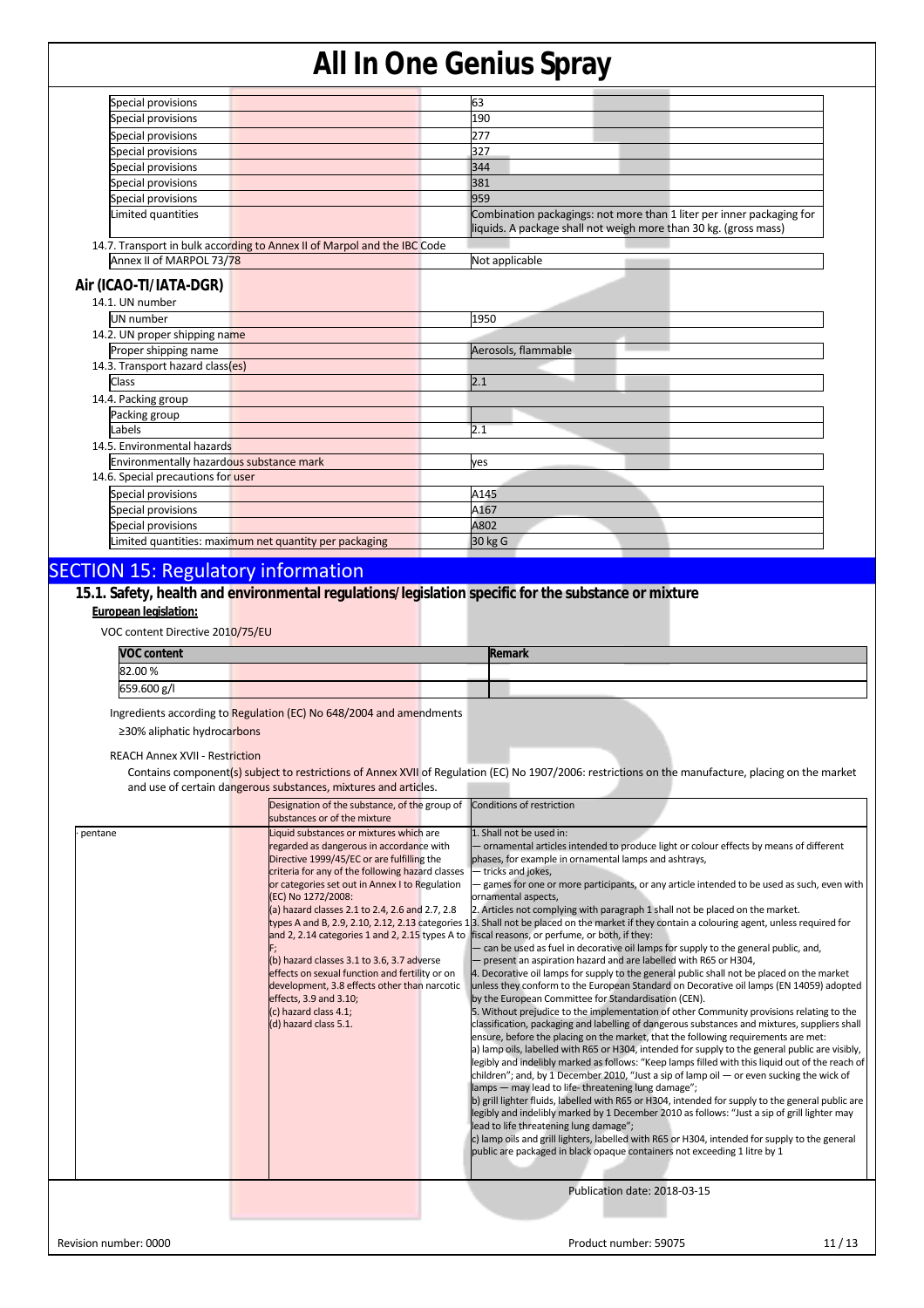|                                                                                                                                                                                                                                                                                                                                                                    |                                                                                                                                                                                                                                                                                                                                                                                                               | <b>All In One Genius Spray</b>                                                                                                                                                                                                                                                                                                                                                                                                                                                                                                                                                                                                                                                                                                                                                                                                                                                                                                                                                                                                                                                                                                                                           |
|--------------------------------------------------------------------------------------------------------------------------------------------------------------------------------------------------------------------------------------------------------------------------------------------------------------------------------------------------------------------|---------------------------------------------------------------------------------------------------------------------------------------------------------------------------------------------------------------------------------------------------------------------------------------------------------------------------------------------------------------------------------------------------------------|--------------------------------------------------------------------------------------------------------------------------------------------------------------------------------------------------------------------------------------------------------------------------------------------------------------------------------------------------------------------------------------------------------------------------------------------------------------------------------------------------------------------------------------------------------------------------------------------------------------------------------------------------------------------------------------------------------------------------------------------------------------------------------------------------------------------------------------------------------------------------------------------------------------------------------------------------------------------------------------------------------------------------------------------------------------------------------------------------------------------------------------------------------------------------|
|                                                                                                                                                                                                                                                                                                                                                                    |                                                                                                                                                                                                                                                                                                                                                                                                               | December 2010.<br>6. No later than 1 June 2014, the Commission shall request the European Chemicals Agency<br>to prepare a dossier, in accordance with Article 69 of the present Regulation with a view to<br>ban, if appropriate, grill lighter fluids and fuel for decorative lamps, labelled R65 or H304,<br>intended for supply to the general public.<br>7. Natural or legal persons placing on the market for the first time lamp oils and grill lighter<br>fluids, labelled with R65 or H304, shall by 1 December 2011, and annually thereafter,<br>provide data on alternatives to lamp oils and grill lighter fluids labelled R65 or H304 to the<br>competent authority in the Member State concerned. Member States shall make those data<br>available to the Commission.'                                                                                                                                                                                                                                                                                                                                                                                     |
| pentane                                                                                                                                                                                                                                                                                                                                                            | Substances classified as flammable gases<br>category 1 or 2, flammable liquids categories<br>1, 2 or 3, flammable solids category 1 or 2,<br>substances and mixtures which, in contact<br>with water, emit flammable gases, category 1,<br>2 or 3, pyrophoric liquids category 1 or<br>pyrophoric solids category 1, regardless of<br>whether they appear in Part 3 of Annex VI to<br>that Regulation or not. | 1. Shall not be used, as substance or as mixtures in aerosol dispensers where these aerosol<br>dispensers are intended for supply to the general public for entertainment and decorative<br>purposes such as the following:<br>- metallic glitter intended mainly for decoration,<br>– artificial snow and frost,<br>- "whoopee" cushions,<br>- silly string aerosols,<br>- imitation excrement,<br>- horns for parties,<br>- decorative flakes and foams,<br>- artificial cobwebs.<br>- stink bombs.<br>2. Without prejudice to the application of other Community provisions on the classification,<br>packaging and labelling of substances, suppliers shall ensure before the placing on the<br>market that the packaging of aerosol dispensers referred to above is marked visibly, legibly<br>and indelibly with:<br>"For professional users only".<br>3. By way of derogation, paragraphs 1 and 2 shall not apply to the aerosol dispensers<br>referred to Article 8 (1a) of Council Directive 75/324/EEC.<br>4. The aerosol dispensers referred to in paragraphs 1 and 2 shall not be placed on the<br>market unless they conform to the requirements indicated. |
| National legislation Belgium<br>All In One Genius Spray<br>No data available<br><b>National legislation The Netherlands</b>                                                                                                                                                                                                                                        |                                                                                                                                                                                                                                                                                                                                                                                                               |                                                                                                                                                                                                                                                                                                                                                                                                                                                                                                                                                                                                                                                                                                                                                                                                                                                                                                                                                                                                                                                                                                                                                                          |
| All In One Genius Spray                                                                                                                                                                                                                                                                                                                                            |                                                                                                                                                                                                                                                                                                                                                                                                               |                                                                                                                                                                                                                                                                                                                                                                                                                                                                                                                                                                                                                                                                                                                                                                                                                                                                                                                                                                                                                                                                                                                                                                          |
| Waterbezwaarlijkheid                                                                                                                                                                                                                                                                                                                                               | A(2)                                                                                                                                                                                                                                                                                                                                                                                                          |                                                                                                                                                                                                                                                                                                                                                                                                                                                                                                                                                                                                                                                                                                                                                                                                                                                                                                                                                                                                                                                                                                                                                                          |
| <b>National legislation France</b><br>All In One Genius Spray<br>No data available<br><b>National legislation Germany</b>                                                                                                                                                                                                                                          |                                                                                                                                                                                                                                                                                                                                                                                                               |                                                                                                                                                                                                                                                                                                                                                                                                                                                                                                                                                                                                                                                                                                                                                                                                                                                                                                                                                                                                                                                                                                                                                                          |
| All In One Genius Spray<br><b>WGK</b>                                                                                                                                                                                                                                                                                                                              | (AwSV) of 18 April 2017                                                                                                                                                                                                                                                                                                                                                                                       | 2; Classification water polluting based on the components in compliance with Verwaltungsvorschrift wassergefährdender<br>Stoffe (VwVwS) of 27 July 2005 (Anhang 4) and Verordnung über Anlagen zum Umgang mit wassergefährdenden Stoffen                                                                                                                                                                                                                                                                                                                                                                                                                                                                                                                                                                                                                                                                                                                                                                                                                                                                                                                                 |
| pentane                                                                                                                                                                                                                                                                                                                                                            |                                                                                                                                                                                                                                                                                                                                                                                                               |                                                                                                                                                                                                                                                                                                                                                                                                                                                                                                                                                                                                                                                                                                                                                                                                                                                                                                                                                                                                                                                                                                                                                                          |
| TA-Luft                                                                                                                                                                                                                                                                                                                                                            | 5.2.5;                                                                                                                                                                                                                                                                                                                                                                                                        |                                                                                                                                                                                                                                                                                                                                                                                                                                                                                                                                                                                                                                                                                                                                                                                                                                                                                                                                                                                                                                                                                                                                                                          |
| TRGS900 - Risiko der<br>Fruchtschädigung                                                                                                                                                                                                                                                                                                                           | Grenzwertes nicht befürchtet zu werden                                                                                                                                                                                                                                                                                                                                                                        | Pentan; Y; Risiko der Fruchtschädigung braucht bei Einhaltung des Arbeitsplatzgrenzwertes und des biologischen                                                                                                                                                                                                                                                                                                                                                                                                                                                                                                                                                                                                                                                                                                                                                                                                                                                                                                                                                                                                                                                           |
| <b>National legislation United Kingdom</b><br>All In One Genius Spray<br>No data available                                                                                                                                                                                                                                                                         |                                                                                                                                                                                                                                                                                                                                                                                                               |                                                                                                                                                                                                                                                                                                                                                                                                                                                                                                                                                                                                                                                                                                                                                                                                                                                                                                                                                                                                                                                                                                                                                                          |
| Other relevant data<br>All In One Genius Spray<br>No data available                                                                                                                                                                                                                                                                                                |                                                                                                                                                                                                                                                                                                                                                                                                               |                                                                                                                                                                                                                                                                                                                                                                                                                                                                                                                                                                                                                                                                                                                                                                                                                                                                                                                                                                                                                                                                                                                                                                          |
| 15.2. Chemical safety assessment                                                                                                                                                                                                                                                                                                                                   | No chemical safety assessment has been conducted for the mixture.                                                                                                                                                                                                                                                                                                                                             |                                                                                                                                                                                                                                                                                                                                                                                                                                                                                                                                                                                                                                                                                                                                                                                                                                                                                                                                                                                                                                                                                                                                                                          |
| <b>SECTION 16: Other information</b>                                                                                                                                                                                                                                                                                                                               |                                                                                                                                                                                                                                                                                                                                                                                                               |                                                                                                                                                                                                                                                                                                                                                                                                                                                                                                                                                                                                                                                                                                                                                                                                                                                                                                                                                                                                                                                                                                                                                                          |
| Full text of any H-statements referred to under heading 3:<br>H222 Extremely flammable aerosol.<br>H225 Highly flammable liquid and vapour.<br>H229 Pressurised container: May burst if heated.<br>H304 May be fatal if swallowed and enters airways.<br>H336 May cause drowsiness or dizziness.<br>H411 Toxic to aquatic life with long lasting effects.<br>$(*)$ | H280 Contains gas under pressure; may explode if heated.<br><b>INTERNAL CLASSIFICATION BY BIG</b>                                                                                                                                                                                                                                                                                                             |                                                                                                                                                                                                                                                                                                                                                                                                                                                                                                                                                                                                                                                                                                                                                                                                                                                                                                                                                                                                                                                                                                                                                                          |
| CLP (EU-GHS)                                                                                                                                                                                                                                                                                                                                                       | Classification, labelling and packaging (Globally Harmonised System in Europe)                                                                                                                                                                                                                                                                                                                                |                                                                                                                                                                                                                                                                                                                                                                                                                                                                                                                                                                                                                                                                                                                                                                                                                                                                                                                                                                                                                                                                                                                                                                          |
|                                                                                                                                                                                                                                                                                                                                                                    |                                                                                                                                                                                                                                                                                                                                                                                                               | Publication date: 2018-03-15                                                                                                                                                                                                                                                                                                                                                                                                                                                                                                                                                                                                                                                                                                                                                                                                                                                                                                                                                                                                                                                                                                                                             |
| Revision number: 0000                                                                                                                                                                                                                                                                                                                                              |                                                                                                                                                                                                                                                                                                                                                                                                               | Product number: 59075<br>12/13                                                                                                                                                                                                                                                                                                                                                                                                                                                                                                                                                                                                                                                                                                                                                                                                                                                                                                                                                                                                                                                                                                                                           |